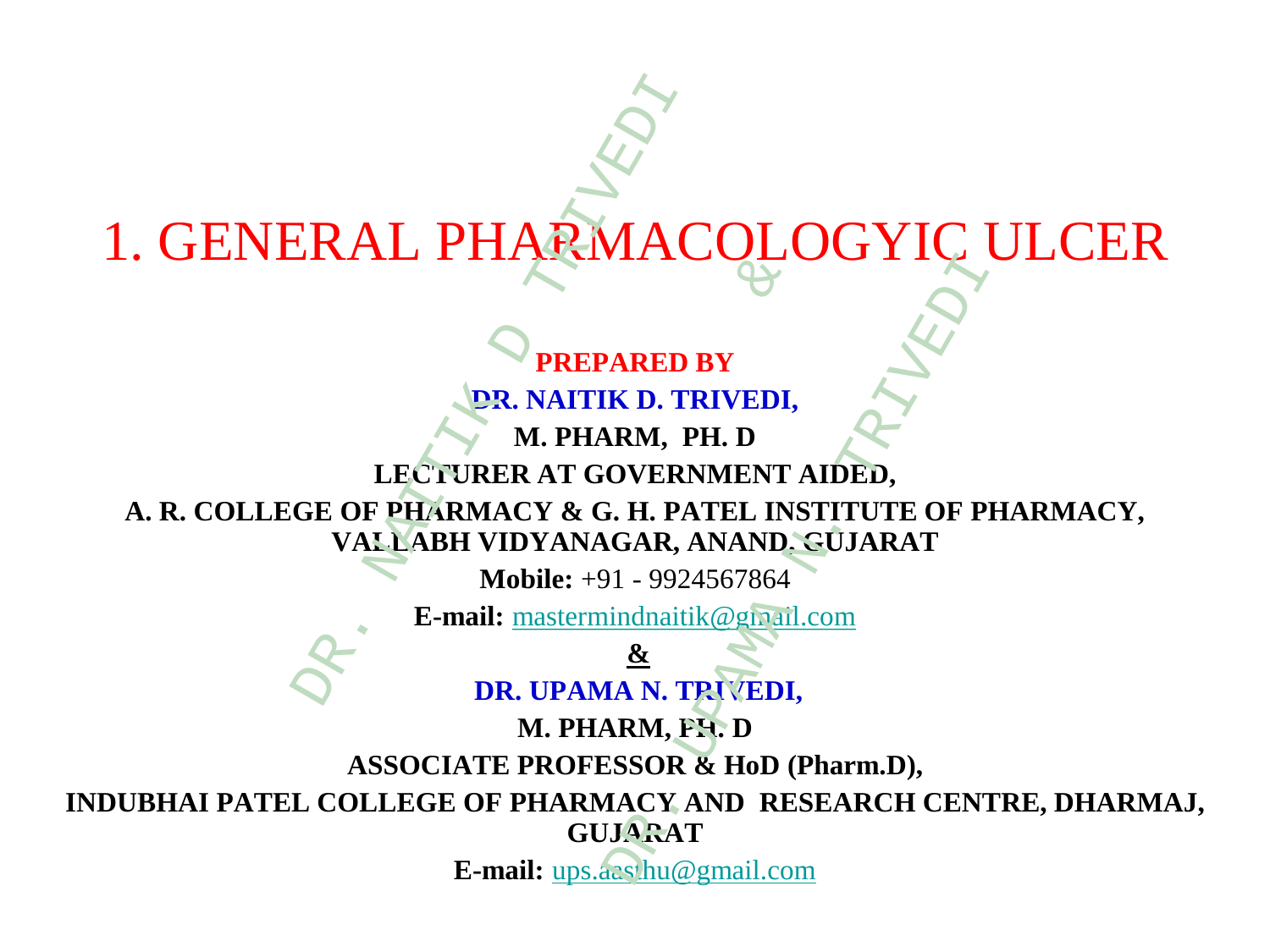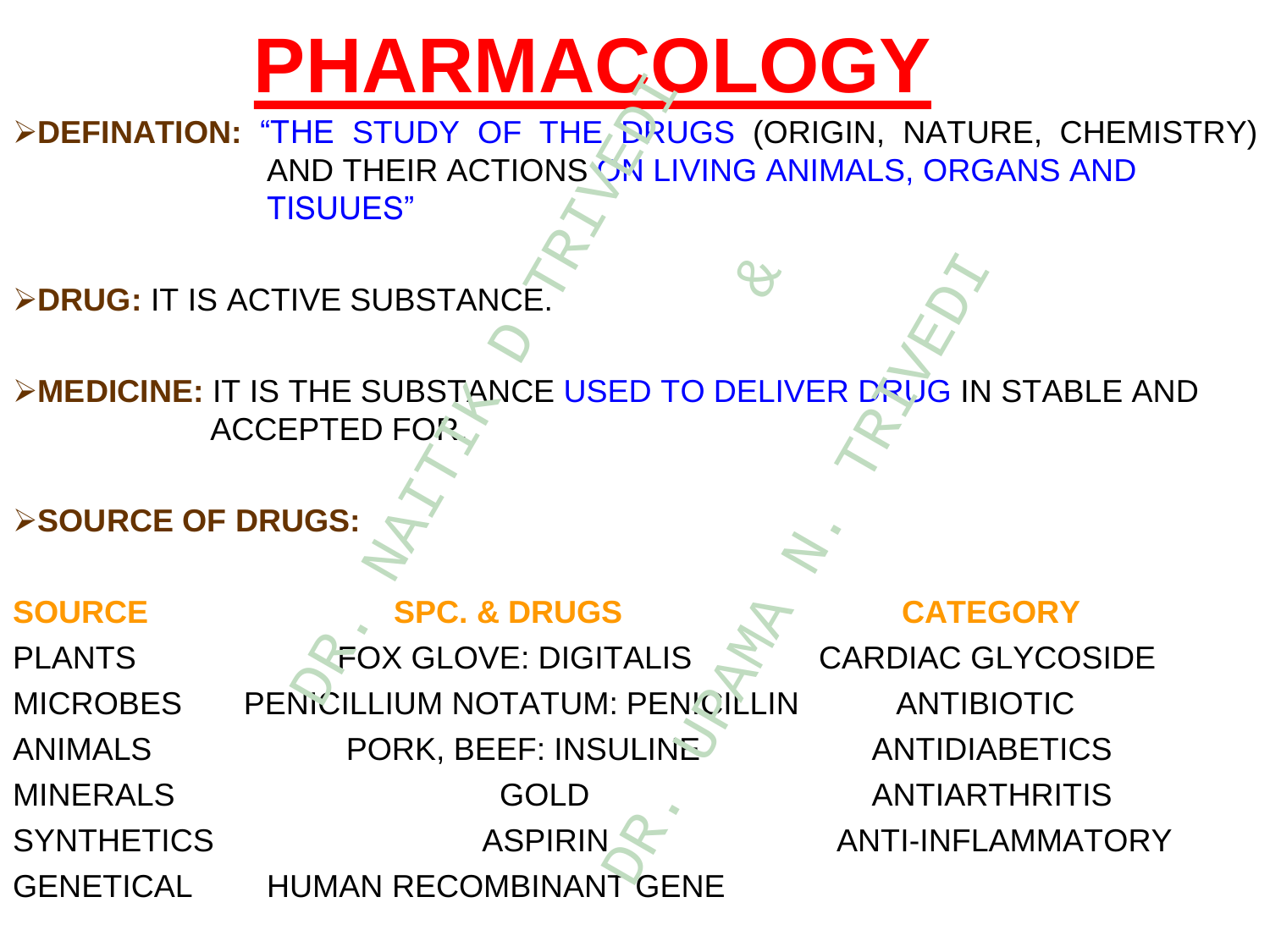# **DIFFERENT THERAPEUTICS USES OF DRUGS**

#### **CURATIVE USE:**

- DRUG REMOVE CAUSES & ELIMINATE DISEASE.
- ANTI BIOTICS KILL ORGANISMS & REMOVE THE CAUSES OF INFECTION.

#### **SUPPRESSIVE & SYMPTOMATIC USE:**

- DO NOT CURE DISEASE BUT SUPPRESS SYMPTOMS. EXAUSES & ELIMINATE DISÉASE<br>
L ORGANISMS & REMOYE THE<br>
NPTOMATIC USE:<br>
SEASE BUT SUPPRESS SYMP<br>
EIVE PAIN IN ATHRITIS BUT DO<br>
PREVENTIVE:<br>
FIC PATHOLOGICAL CONDITIC<br>
FIC PATHOLOGICAL CONDITIC<br>
RIUM SULPHATE.<br>
ATTIFY UNDERL
- ANALGESIC RELEIVE PAIN IN ATHRITIS BUT DO NOT CURE IT.

#### **PROPHYLACTIC OR PREVENTIVE:**

- PREVENT SPECIFIC PATHOLOGICAL CONDITION.
- ANY VACCINE

#### **DIAGNOSTIC USES:**

- DIAGNISIS OR IDENTIFY UNDERLYING PATHOLOGY OR CAUSE OF DESEASE.
- X-RAY FILM, BARRIUM SULPHATE.

#### **AUXILLIARY USE:**

- TWO DRUG ADMINISTRATE TOGETHER.
- ONE DRUG SUPORT OTHER.
- PENICILLIN AND PROBENECID- PENICILLINE KILLS ORGANISM, PROBENECID REDUCE RENAL ELIMINATION. NTHRITIS BUT DO NÓT C<br>GICAL CONDITION.<br>RLYING PATHOLOGY OF<br>TE.<br>JONGETHER. BUT DO NÓT CURE IT.

#### **PLACIBO:**

• NO ACTIVE CONSTITUTE, ONLY PSYCOLOGICAL TREATMENT.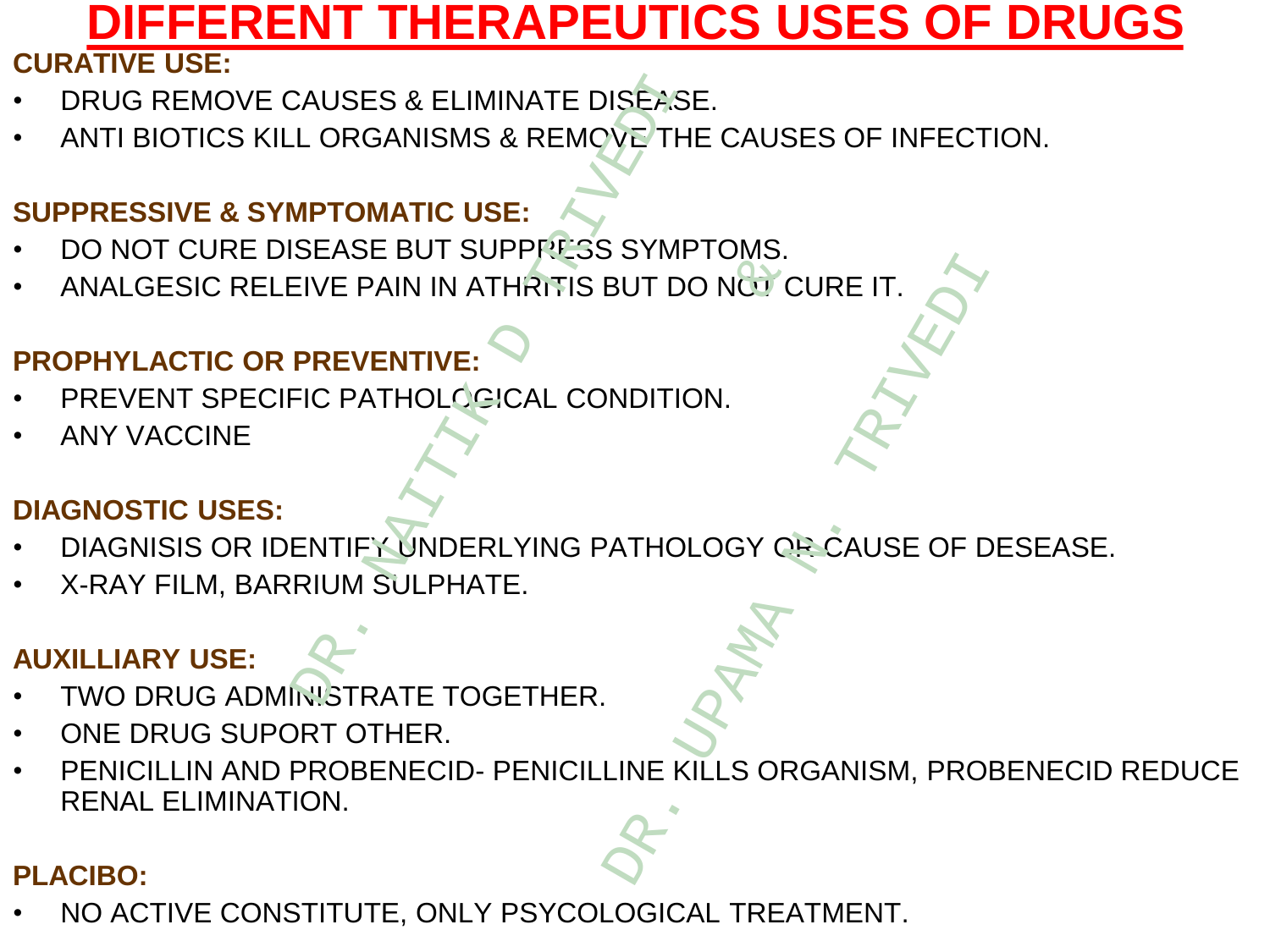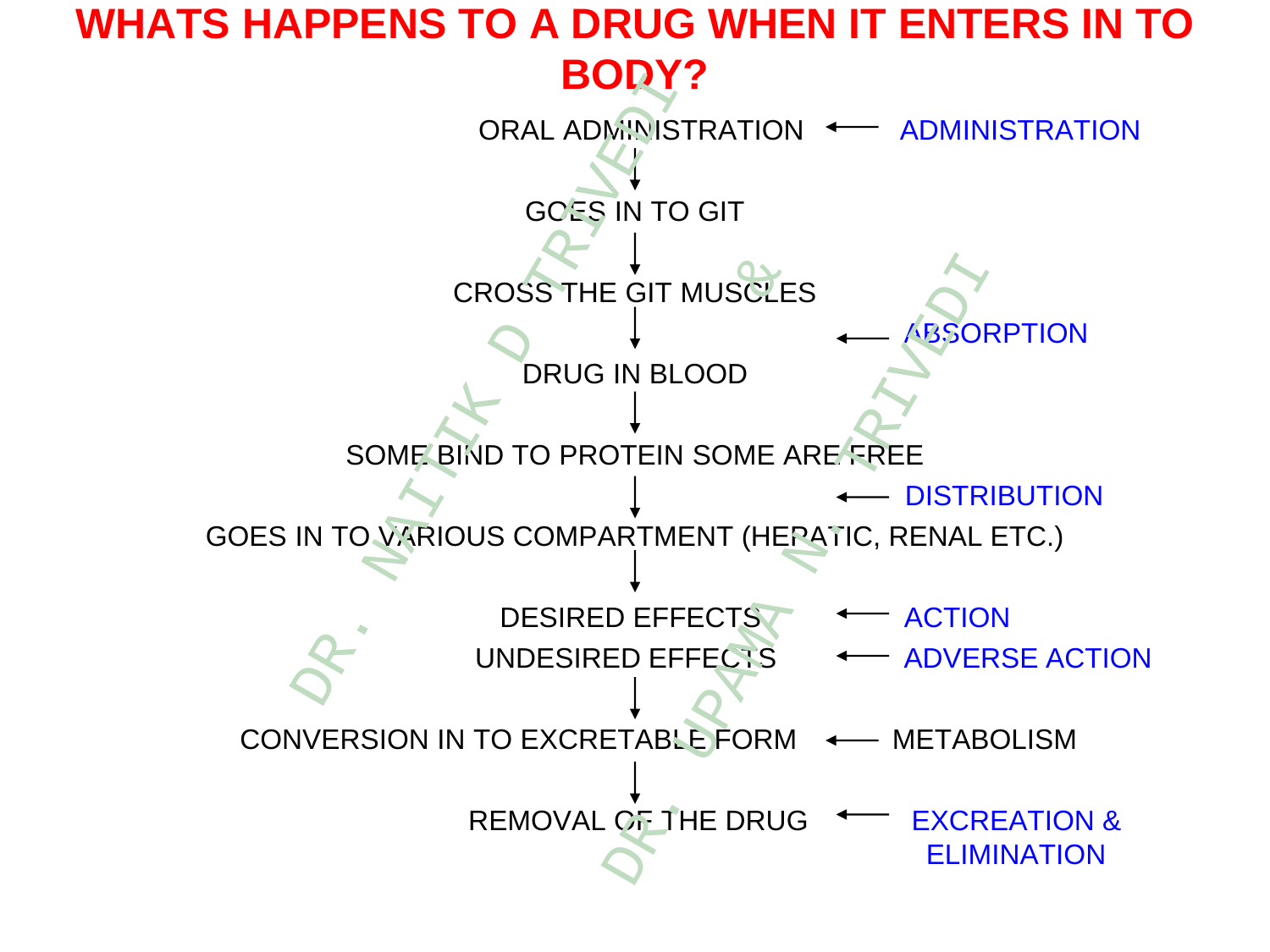# **GENERAL TERMINOLOGY**

**ADMINISTRATION:** "INTRODUCTION OF DRUG IN TO HUMAN BODY".

**ABSORPTION: "**TRANSPORT OF DRUG FROM SITE OF ADMINISTRATION IN TO CIRCULATION".

**DISTRIBUTION:** "TRANSPORT OF DRUG FROM CIRCULATION TO VARIOUS COMPARTMENT".

**DESIRED EFFECTS: "**SPECIFIC AND WANTED EFFECT PRODUCE BY DRUG FOR WHICH IT IS ADMINISTERED".

**UNDESIRED EFFECTS:** "HARMFUL OR UNWANTED EFFECT OF DRUGS". MINODIXIL-VASODILATOR, HAIR GROW IS UNDESIRED EFFECT. NTRODUCTION OF DRUG ANTENDATION<br>
NSPORT OF DRUG FROM SITE<br>
JLATION".<br>
NSPORT OF DRUG FROM CIR<br>
IPARTMENT".<br>
"SPECIFIC AND WANTED EFFI<br>
IS ADMINISTERED".<br>
S: "HARMFUL OR UNWANTED<br>
MINODIXIL-VASODILATOR,<br>
VERSION OF DRUGS IN ID WANTED EFFECT PRO<br>
RED".<br>
OR UNWANTED EFFECT<br>
VASODILATOR, HAIR GI<br>
DRUGS INTO A FORM TREMOVAL OF DRUGS TO A DRUG".<br>
DDY DOES TO A DRUG". DR. CHECATION TO VARIOUR<br>
ED EFFECT PRODUCE BY DR<br>
ANTED EFFECT OF DRUGS".<br>
ATOR, HAIR GROW IS UNDE<br>
ITO A FORM THAT GETS EXC<br>
OF DRUGTROM BODY".<br>
S TO ADRUG".<br>
OES TO A BODY".<br>
ICE, A DAY, TDS (TID) : TRICE

**METABOLISM:** "CONVERSION OF DRUGS INTO A FORM THAT GETS EXCRETED EASILY".

**EXCREATION OR ELIMINATION:** "REMOVAL OF DRUG FROM BODY".

**PHARMACOKINETICS:** "WHAT A BODY DOES TO A DRUG". **PHARMACODYNAMICS:** "WHAT A DRUGS DOES TO A BODY".

**OD:** ONCE A DAY, **BD (BID) :** TWICE A DAY, **TDS (TID) :** TRICE A DAY, **QDS (QID) :** FOUR TIMES A DAY, **HS (ON) :** EVERY NIGHT, **OM :** EVERY MORNING, **AC :** BEFORE FOOD, **PC :** AFTER FOOD, **SOS :** IF NECESSARY.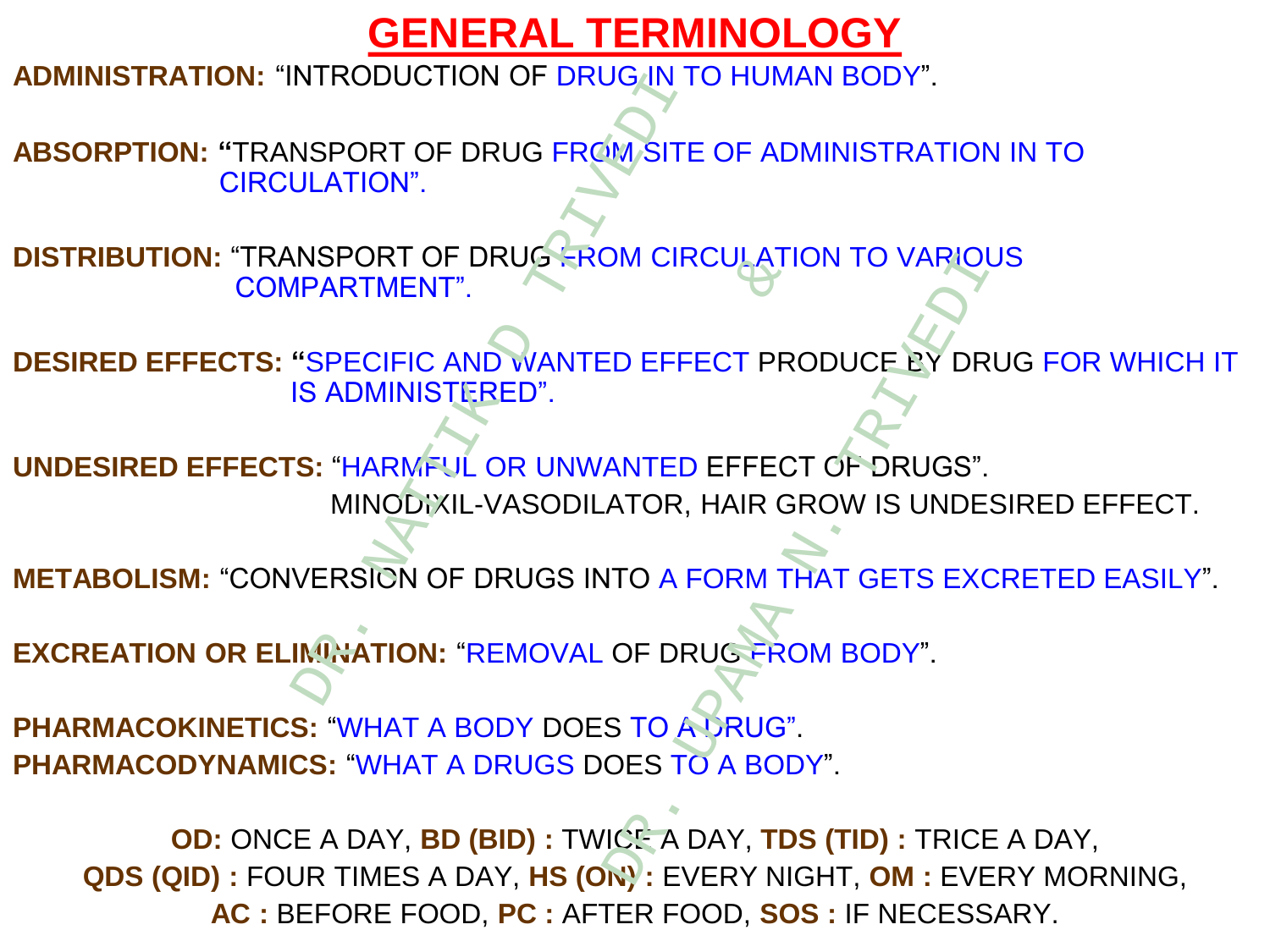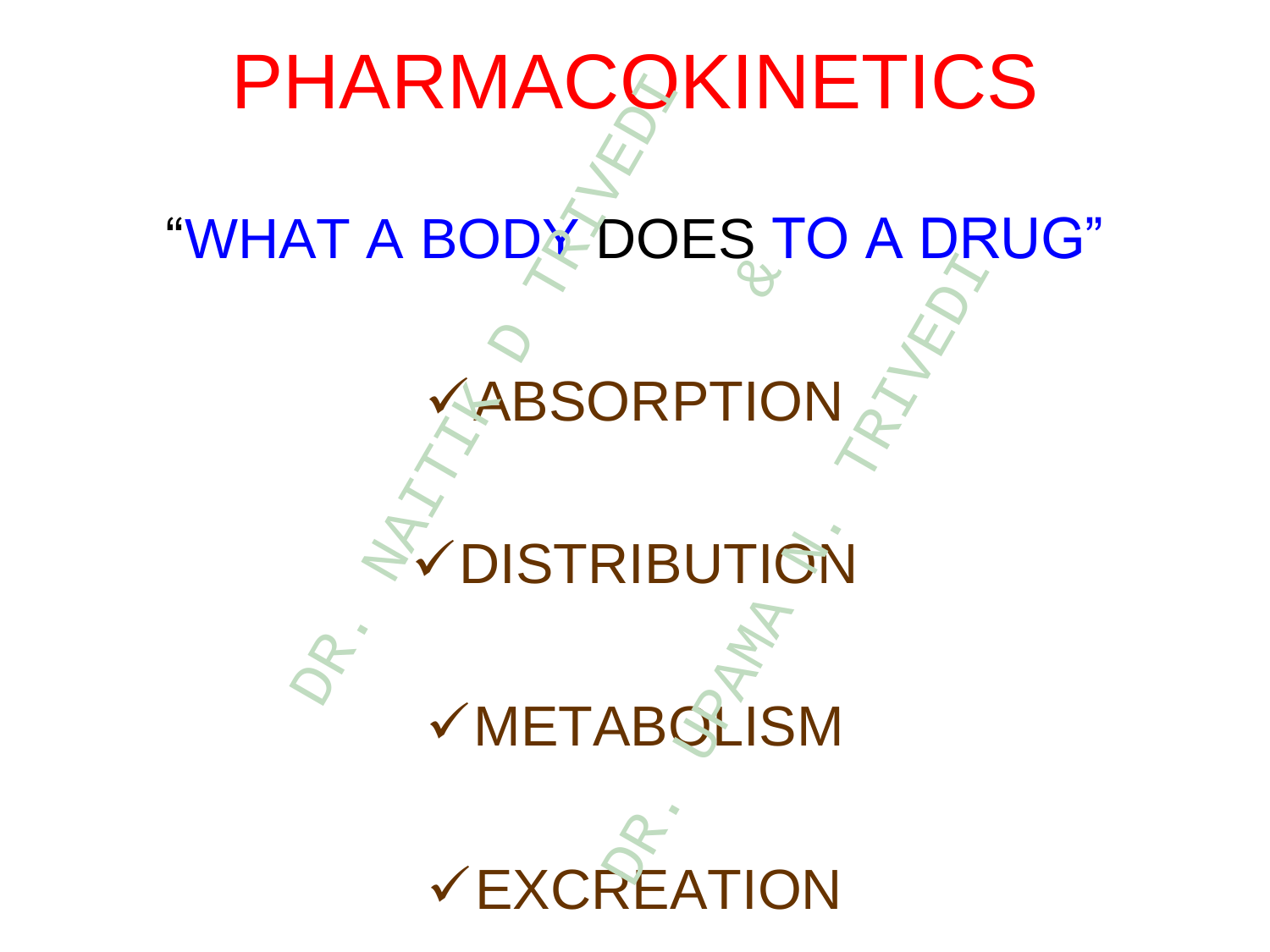# ABSORPTION

"SITE OF ADMINISTRATION TO SYSTEMIC CIRCULATION"

### **BIOAVAIBLITY:**

ALL DRUG THAT IS ADMINISTERED MAY NOT GO INTO THE CIRCULATION (EXCEPT INTRAVANOUS ROUTE), SOME FRACTION IS WASTED. ADMINISTRATION TO S<br>
THE ADMINISTERED MAY<br>
IVANOUS ROUTE), SOME F STERED MAY NOT GOTTER SOME FRACTICALLY AND CONTROLLATION TO THE SAME CAN ALLOW THE RATE APPEART ON THE RATE OF STRAND TORS. MAY NOT GO INTO THE COME FRACTION IS WAST<br>
STERED DRUG THAT E<br>
CULATION"

**"FRACTION OF TOTAL ADMINISTERED DRUG THAT ENTERS INTO CIRCULATION"**

- IT IS **THE PARAMETER** THAT **MEASURES THE RATE AND EXTENT OF ABSORPTION.**
- IT IS **ALTER BY VARIOUS FACTORS.**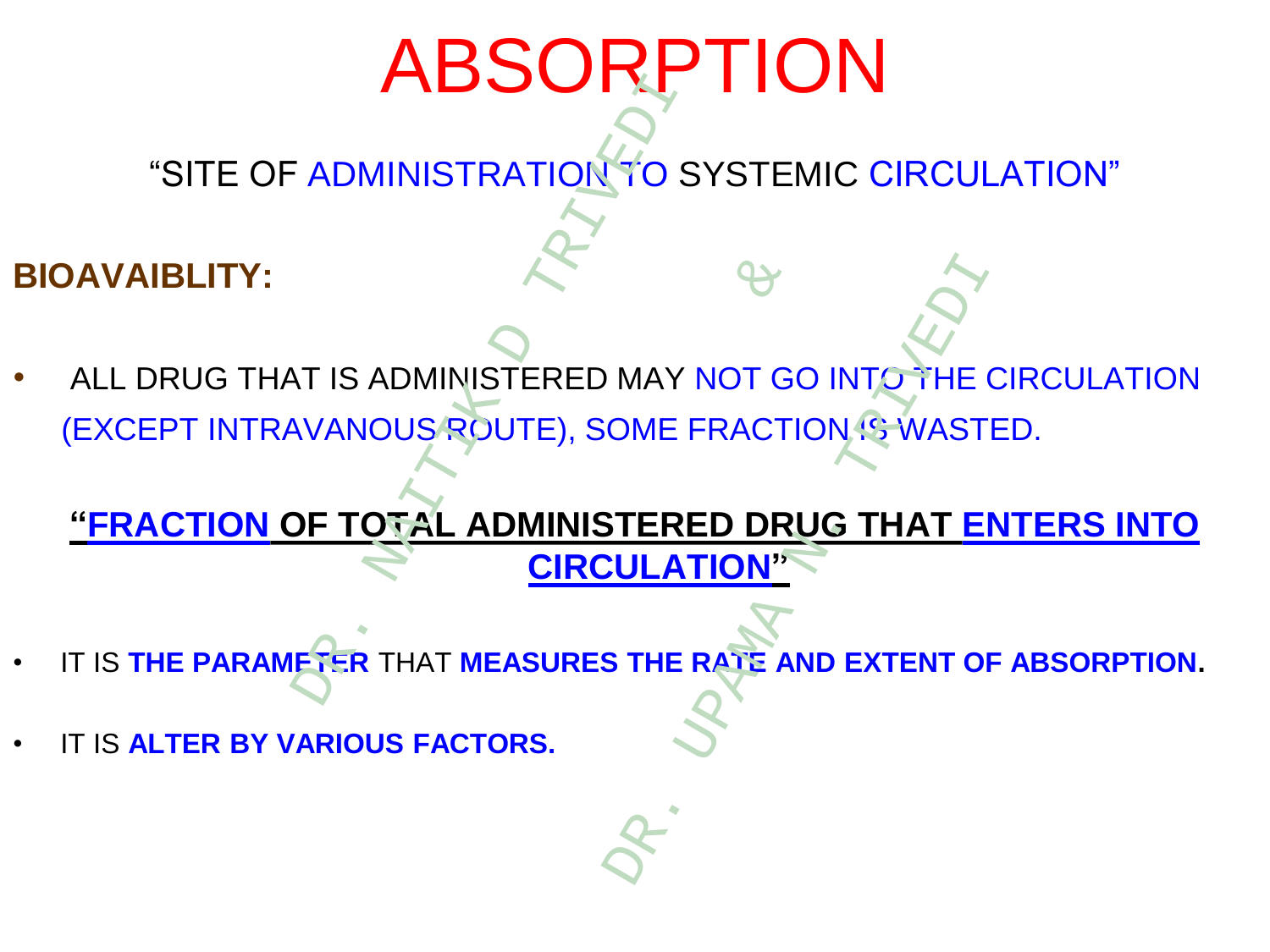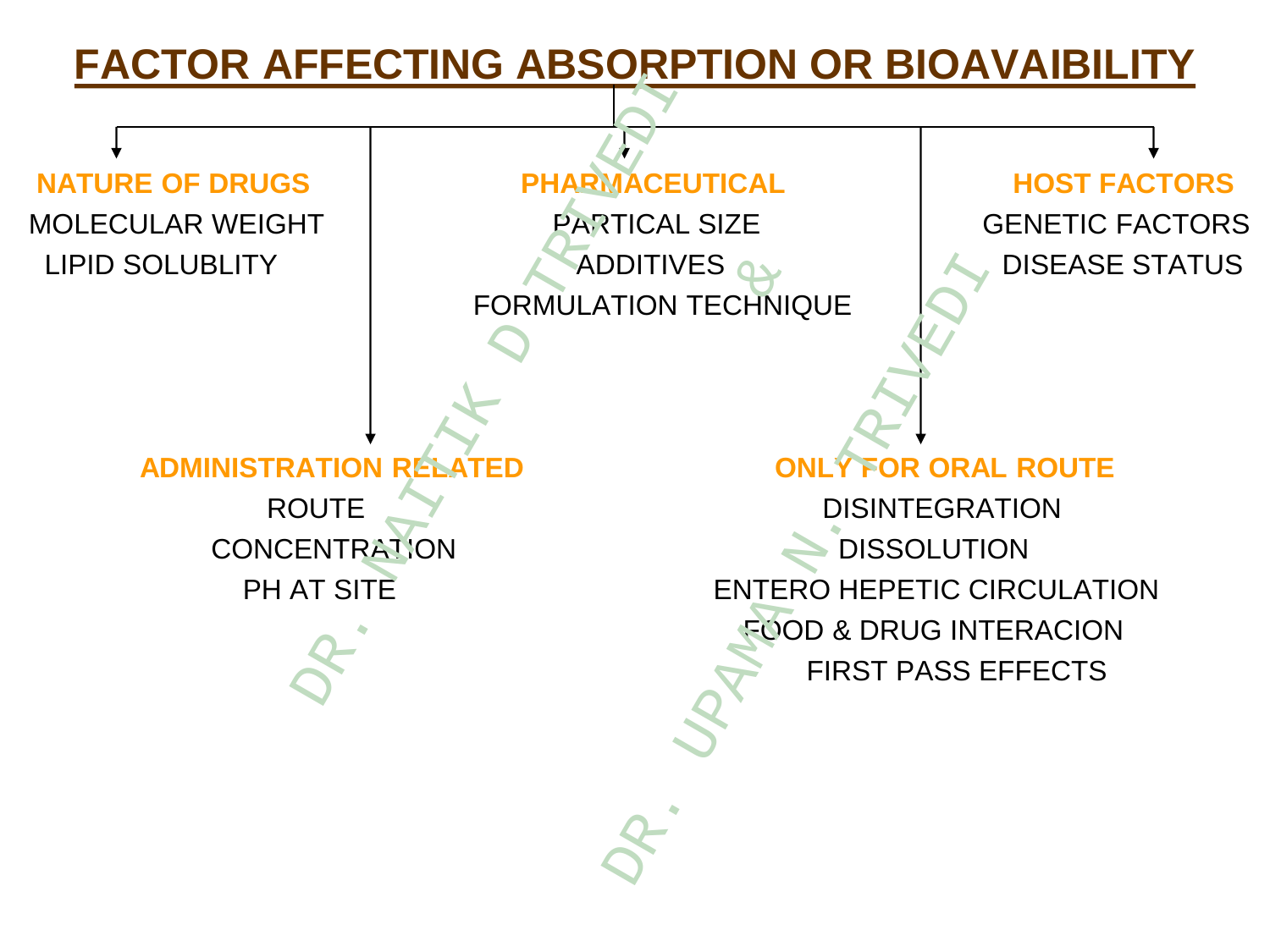**ABSORPTION PATTERN OF A DRUG**

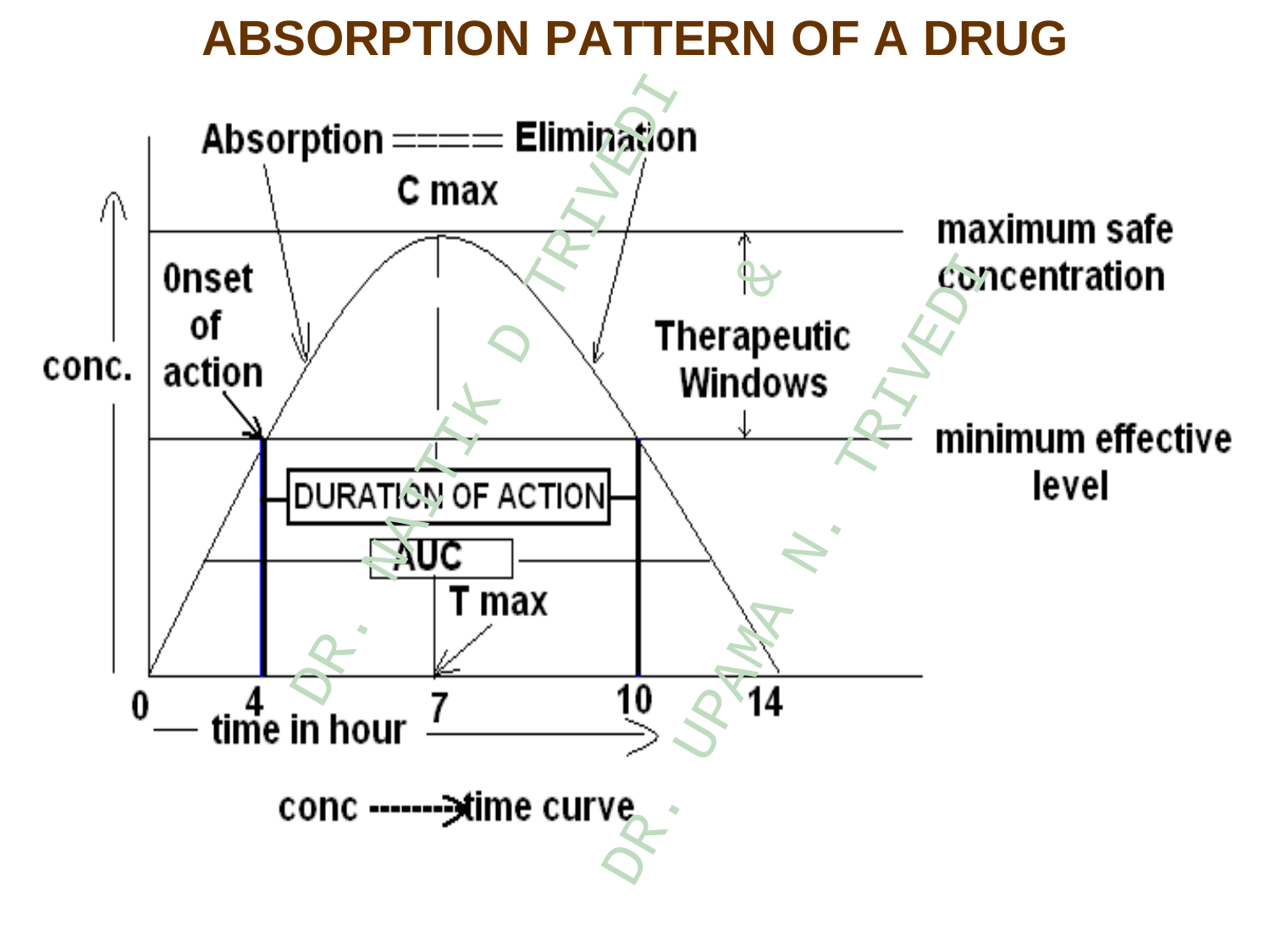# • **BIOAVAIBLITY OF DRUG BY ORAL ROUTE (F):**



- **DRUG A: EARLY ONSET—SHORT DURATION**
- **DRUG B: LATE ONSET --- LONG DURATION**
- **DRUG C: NOT EFFECTIVE THERAPEUTICALLY**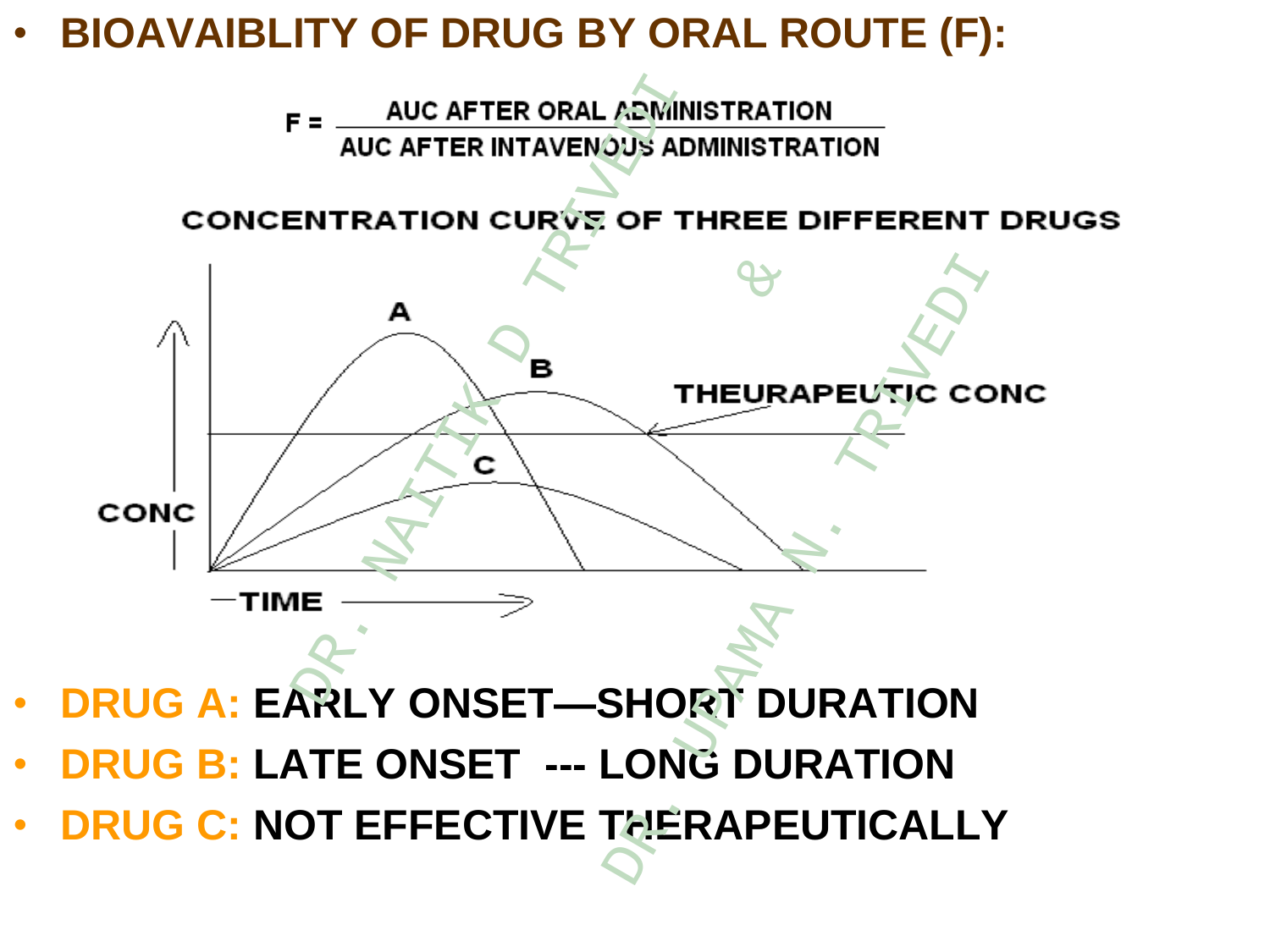# **DISTRIBUTION**

**"TRANSPORT OF DRUG FROM CIRCULATION TO VARIOUS COMPARTMENT" VOLUME OF DISTRIBUTION:**

- **AFTER ABSORPTION, A FRACTION ATTACHED TO PLASMA PROTEINS AND A FRACTION REMAINS FREE.**
- **FREE PORTION IS AVAILABLE FOR DISTRIBUTION ALL OVER BODY.**
- **TRANSFERRED INTO DIFFERENT COMPARTMENTS LIKE EXTRACELLULAR FLUID OR INSIDE THE CELLS OF DIFFERENT ORGANS.** FROM CIRCULATION<br>
TOR DRUG FROM CIRCULATION<br>
TON, A FRACTION ATTACHED<br>
INS FREE.<br>
S AVAILABLE FOR DISTRIBUT<br>
NTO DIFFERENT COMPARTME<br>
S OF DIFFERENT ORGANS.<br>
LUME OF DISTRIBUTION COV<br>
THE CIRCUL<br>
NAS APPERENT VOLUME OF

**"SO THE TERM VOLUME OF DISTRIBUTION COVER THE FREE FRACTION OF DRUG INTO THE CIRCULATION"**

**IT IS ALSO KNOWN AS APPERENT VOLUME OF DISTRIBUTION BECAUSE IT DOESN'T INDICATE REAL VOLUME.**

# TRIBUTION ALL OVER SODY<br>
TRIBUTION ALL OVER SODY<br>
ARTMENTS LIKE EXTRACEL<br>
ANS.<br>
N. COVER THE FREE FRACT<br>
REAL VOLUME.<br>
D. TREAL VOLUME.<br>
D. CONCENTRATION<br>
CONCENTRATION FOR DISTRIBUTION ALL<br>
NOR DISTRIBUTION ALL<br>
NORT COMPARTMENTS LII<br>
ENT ORGANS.<br>
TRIBUTION COVER THE<br>
THE CIRCULATION<sup>®</sup><br>
ENT VOLUME OF DISTRI<br>
INDICATE REAL VOLUM<br>
DSE ADMINISTE!<br>
ASMA CONCENT  $Vol =$

**Eg: SUPPOSE 500 mg DRUG IS ADMINISTERED BY IV ROUTE AND PLASMA CONC. PRODUCE BY IT IS SUPPOSE 10mg/L THE APPERENT VOLUME OF DISTRIBUTION IS 500/10 = 50L.**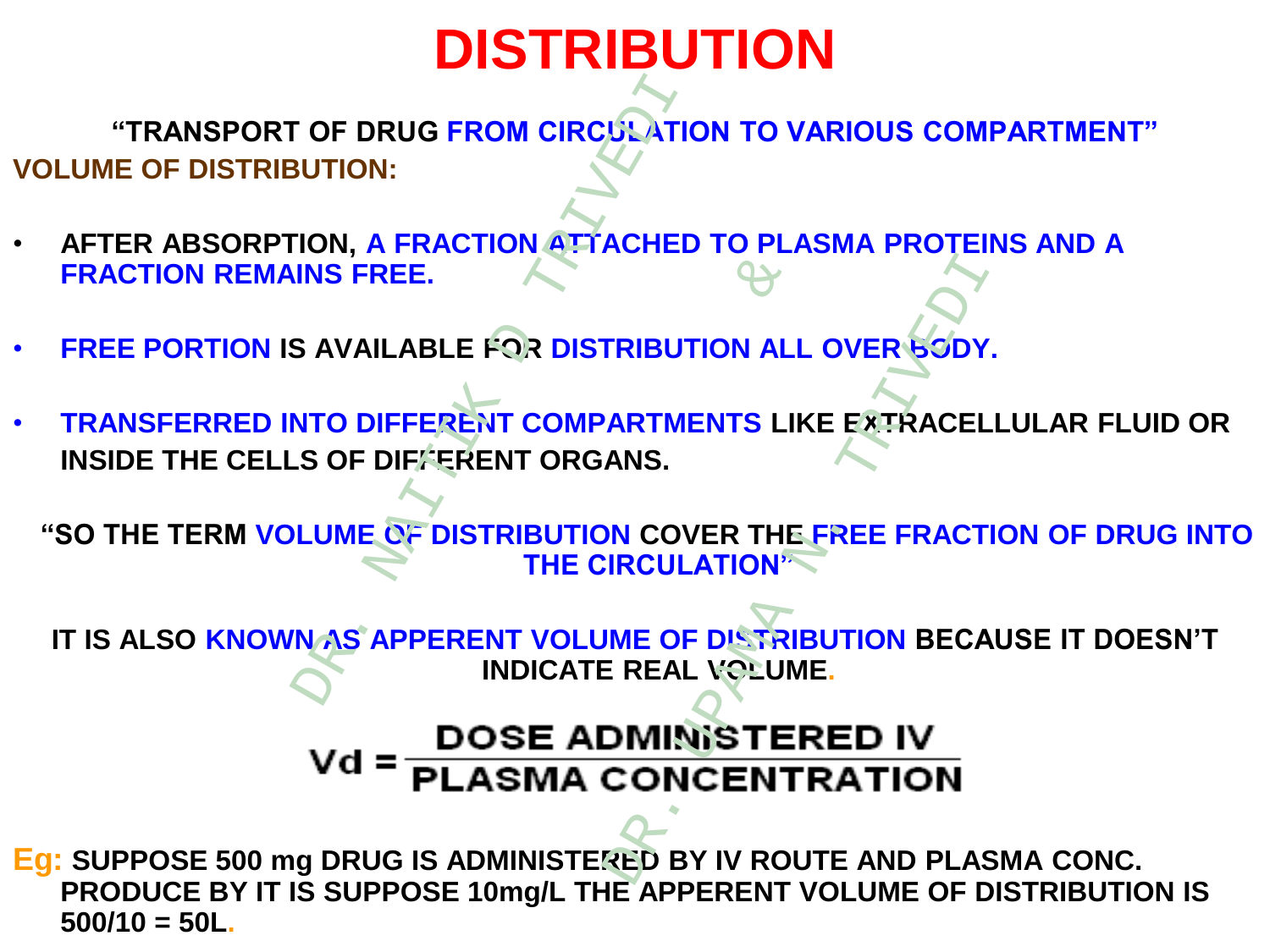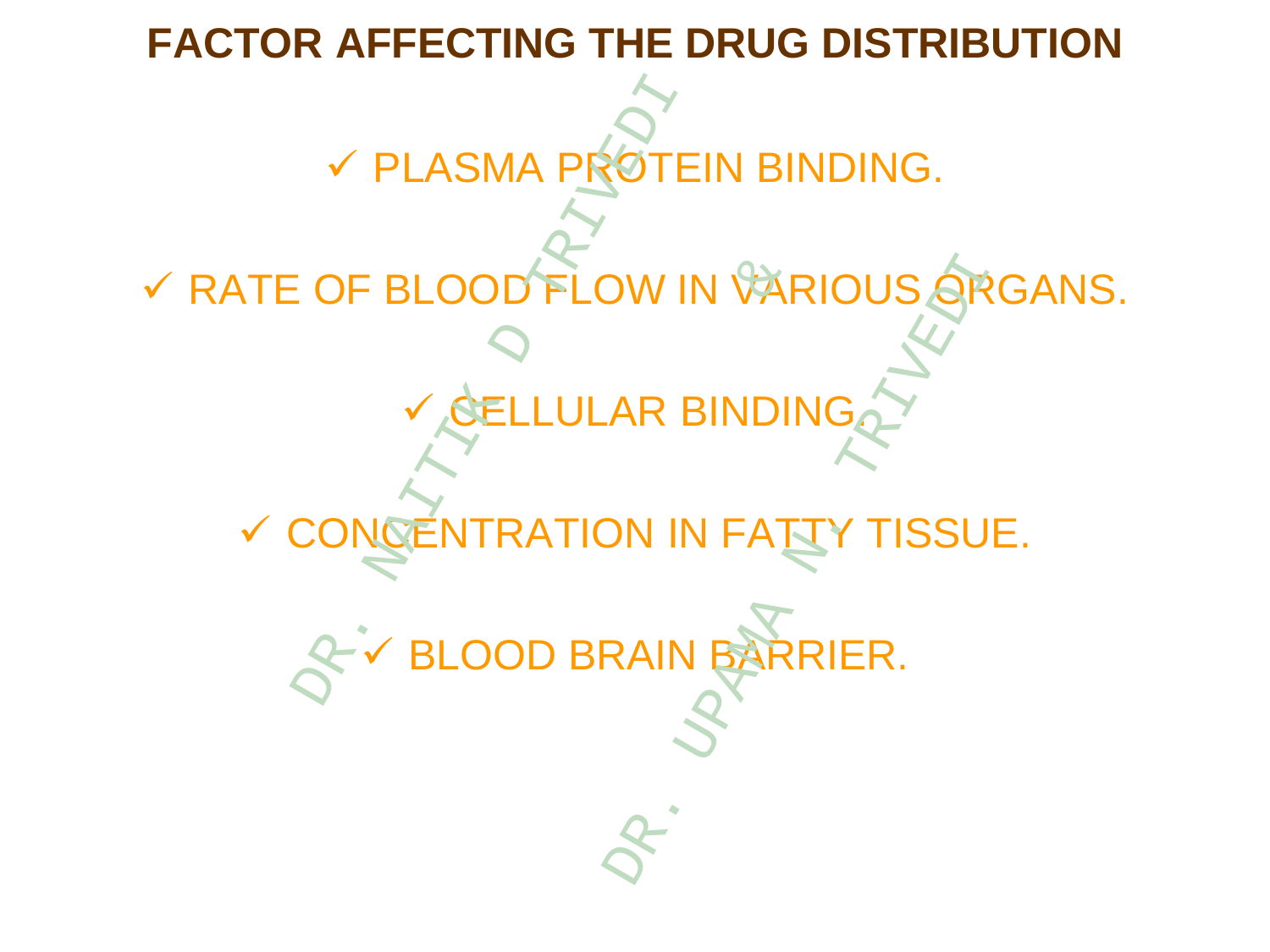# **PLASMA PROTEIN BINDING**

- MOST DRUGS IN THE VASCULAR COMPARTMENT BIND REVERSIBLY TO MACROMOLECULES IN THE PLASMA.
- THESE ARE ALBUMIN, GLOBULIN, TRANSFERRIN, CERULOPLASMIN, GLYCOPROTEINS AND α AND β LIPOPROTEINS.
- ACIDIC DRUGS MAINLY BINDS TO ALBUMIN, WHEREAS BASIC DRUGS BINDS TO PLASMAPROTEIN AND ALBUMIN.
- BINDING INFLUENCES DRUG DISTRIBUTION, METABOLISM AND ELIMINATION BECAUSE ONLY FREE DRUG TAKE PART IN P'COKINETIC PROCESSES. THE VASCULAR COMPARTME<br>
LES IN THE PLASMA.<br>
UMIN, GLOBULIN, TRANSFERR<br>
DPROTEINS.<br>
AINLY BINDS TO ALBUMIN, WI<br>
AINLY BINDS TO ALBUMIN, WI<br>
I AND ALBUMIN.<br>
TREE DRUG DISTRIBUTION, M<br>
TREE DRUG TAKE PART IN P'C<br>
ILATE IN BOT TO ALBUMIN, WHEREAS MIN, WHEREAS BASIC DRUG<br>
TION, METABOLISM AND ELIN<br>
TION, METABOLISM AND ELIN<br>
TIN P'COKINETIC PROCESSI<br>
ND BOUND FORM AND HAS I<br>
DRUG PROTEIN C<br>
RAMACOLOGICALLY ACTIVE<br>
TO REACH THE SITE OF ACT<br>
THE INTENSITY OF DRUG AC
- SO, DRUG CIRCULATE IN BOTH FREE AND BOUND FORM AND HAS DYNAMIC EQUILIBIRIUM BETWEEN THESE TWO FORMS.

- ONLY FREE FORM OF THE DRUG IS PHARMACOLOGICALLY ACTIVE FORMAND DIFFUDE THROUGH CAPILLARY WALLS TO REACH THE SITE OF ACTION.
- SO THE EXTENSIVE BINDING REDUCE THE INTENSITY OF DRUG ACTION.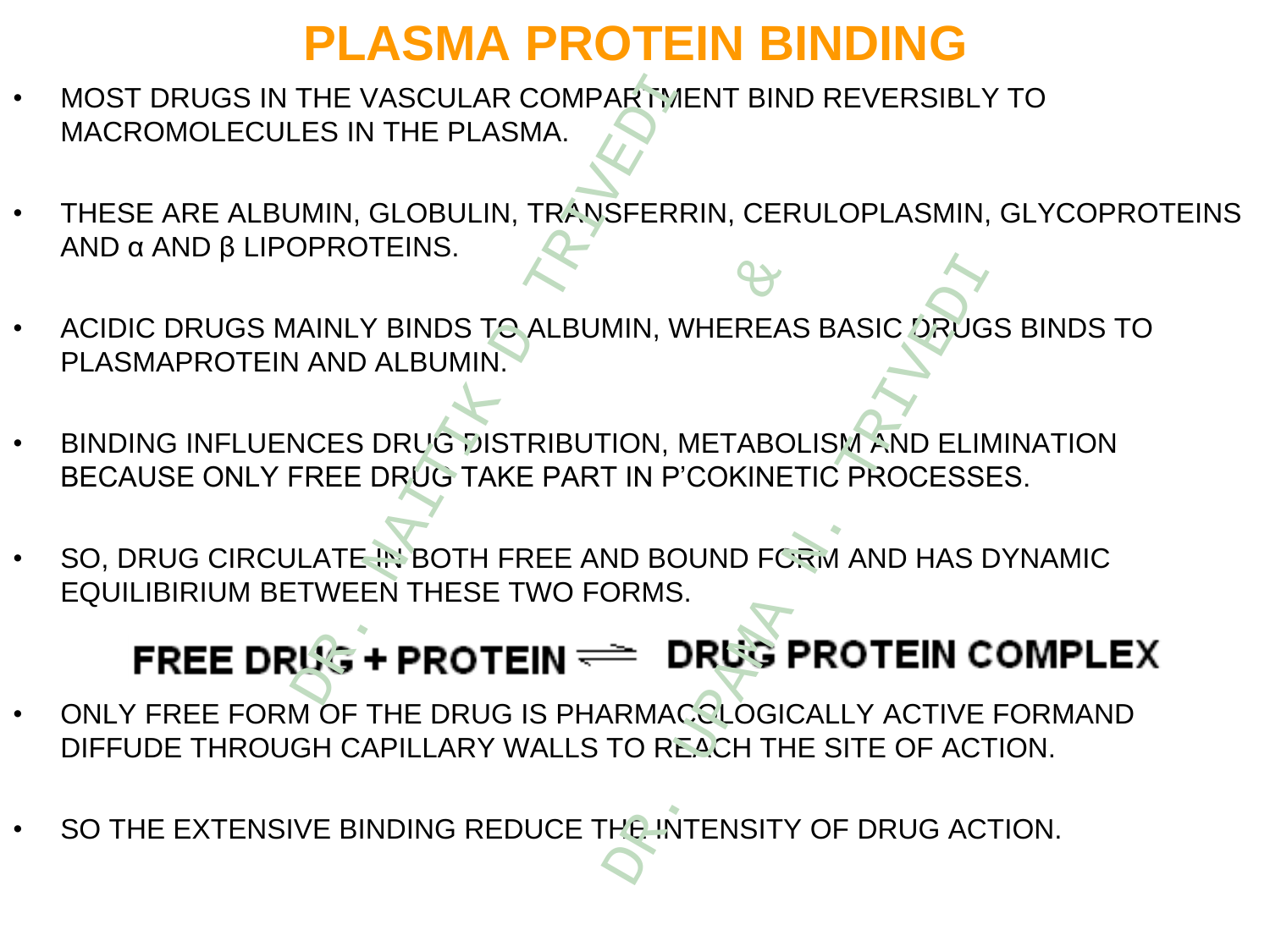# **CELLULAR BINDING**

- SOME DRUGS ARE DISTRIBUTED TO SITES OTHER THAN THE PLASMA.
- LIPID SOLUBLE DRUGS MAY ENTER FAT STORES.

Eg: VERAPAMIL, LIGNOCAIN ETC.

TISSUE BINDING ALSO SEEN AND THIS DELAYS ELIMINATION FROM THE BODY AND PROLONG THE  $t_{1/2}$  OF THE DRUG. ARE DISTRIBUTED TO SITE<br>
DRUGS MAY ENTER FAT S<br>
GNOCAIN ETC.<br>
IG ALSÓ SEEN AND THIS<br>
DLONG THE  $t_{1/2}$  OF THE DRUS<br>
S TO CARDIAC MUSCLES A  $X$ <br>
ENTER FAT STORE<br>
FC.<br>
EEN AND THIS DELA<br>
EEN AND THIS DELA<br>
AC MUSCLES AND CH PRIT STORES.

Eg. DIGOXIN BINDS TO CARDIAC MUSCLES AND CHLOROQUINE TO RATINA.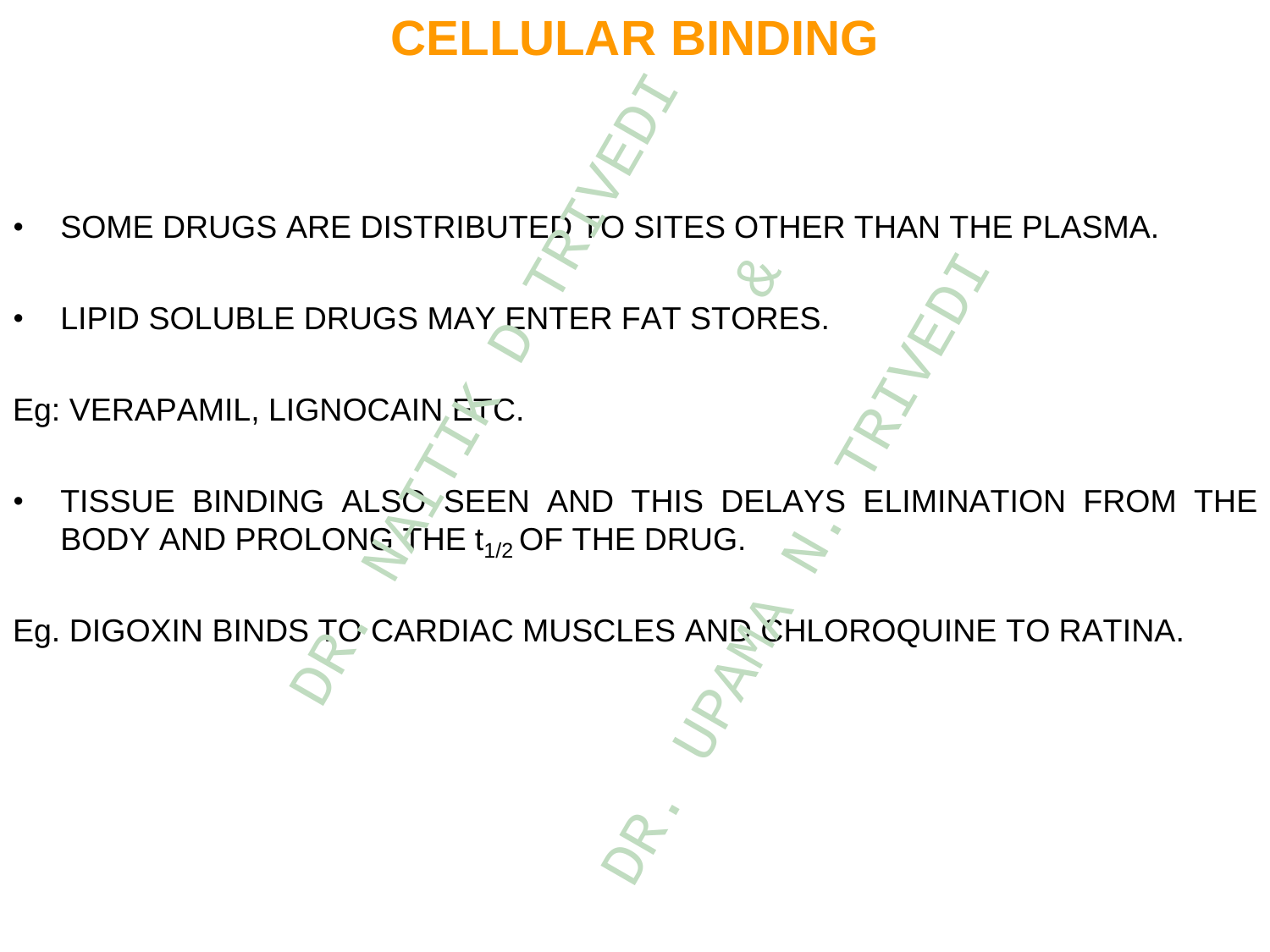# **RATE OF BLOOD FLOWS INTO VARIOUS ORGANS**

- IT INFLUENCE DRUG DELIVERY TO THE SITE OF ACTION.
- Eg. IV INJECTION OF A LIPID SOLUBLE DRUG, THE BRAIN CONC. RISE
- RAPIDLY DUE TO GOOD TISSUE PERFUSION AND EQUILIBRIUM BETWEEN FREE AND BOUND DRUG IS ATTAINED.
- IN MUSCLES THESE PHENOMENON HAPPENS SLOWLY.
- SO THE FAT CONTENT MUSCLES RESTRICTED THE BLOOD FLOW SO DRUG ABSORB SLOWLY:<br>
ABSORB SLOWLY.<br>
ABSORB SLOWLY DUE TO GOOD TISSUE PERFUSI<br>
FREE AND BOUND DRUGJS ATTAINED.<br>
NAITIANED.<br>
ABSORB SLOWLY: OLUBLE DRUG, THE RESIDE PERFUSION AN<br>SATTAINED.<br>SATTAINED.<br>SCLES RESTRICTED ORUG, THE BRAIN CONC<br>
RFUSION AND EQUILIBRI<br>
ED.<br>
HAPPENS SLOWLY.<br>
ESTRICTED THE BLOOD I

$$
\delta_{\!\mathcal{R}}.
$$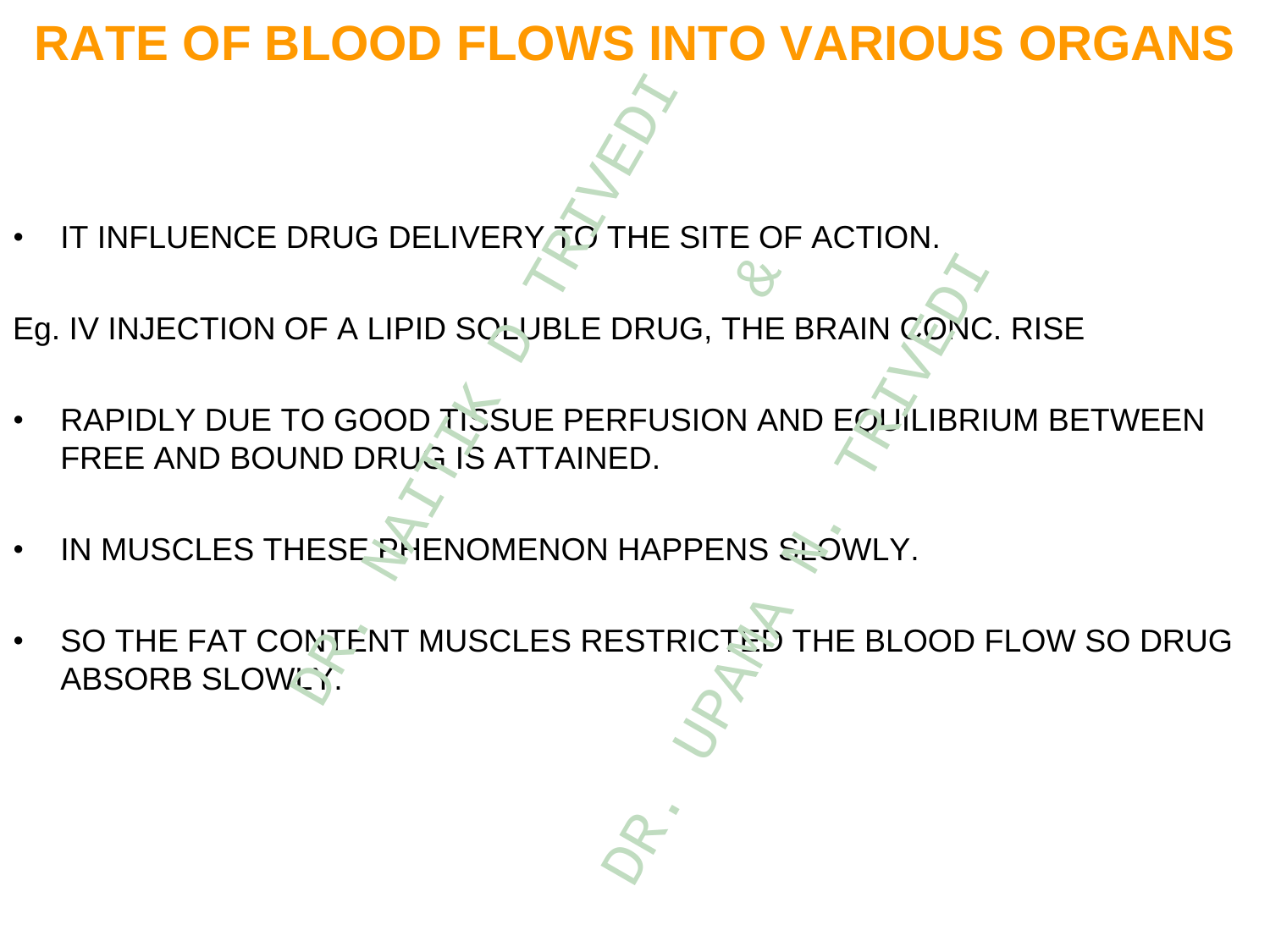# **CONC. IN FATTY TISSUE**

- CONC. OF DRUGS IN FATTY TISSUE IT ALSO INFLUENCES DRUG DISTRIBUTION.
- DRUGS WITH HIGH LIPOPHILICITY GLUTHIMIDE IS STORED IN FAT AND SERVE AS DEPOT. WHEN PLASMA LEVEL OF THE DRUG ARE LOWERED BY METABOLISM, PLASMA LEVEL ARE PROMPTLY RESTORED BY METABOLIZATION OF DEPOT STORAGE SITES. DR. NAITIK D TRIVEDI TTY TISSUE IT ALSO<br>
PHILICITY GLUTHIN<br>
WHEN PLASMA LEVE<br>
ISM, PLASMA LEVE<br>
LIZATION OF DEPO SUE IT ALSO INFLUENCE<br>
TY GLUTHIMIDE IS STO<br>
PLASMA LEVEL OF THE<br>
ASMA LEVEL ARE PRO<br>
N OF DEPOT STORAGE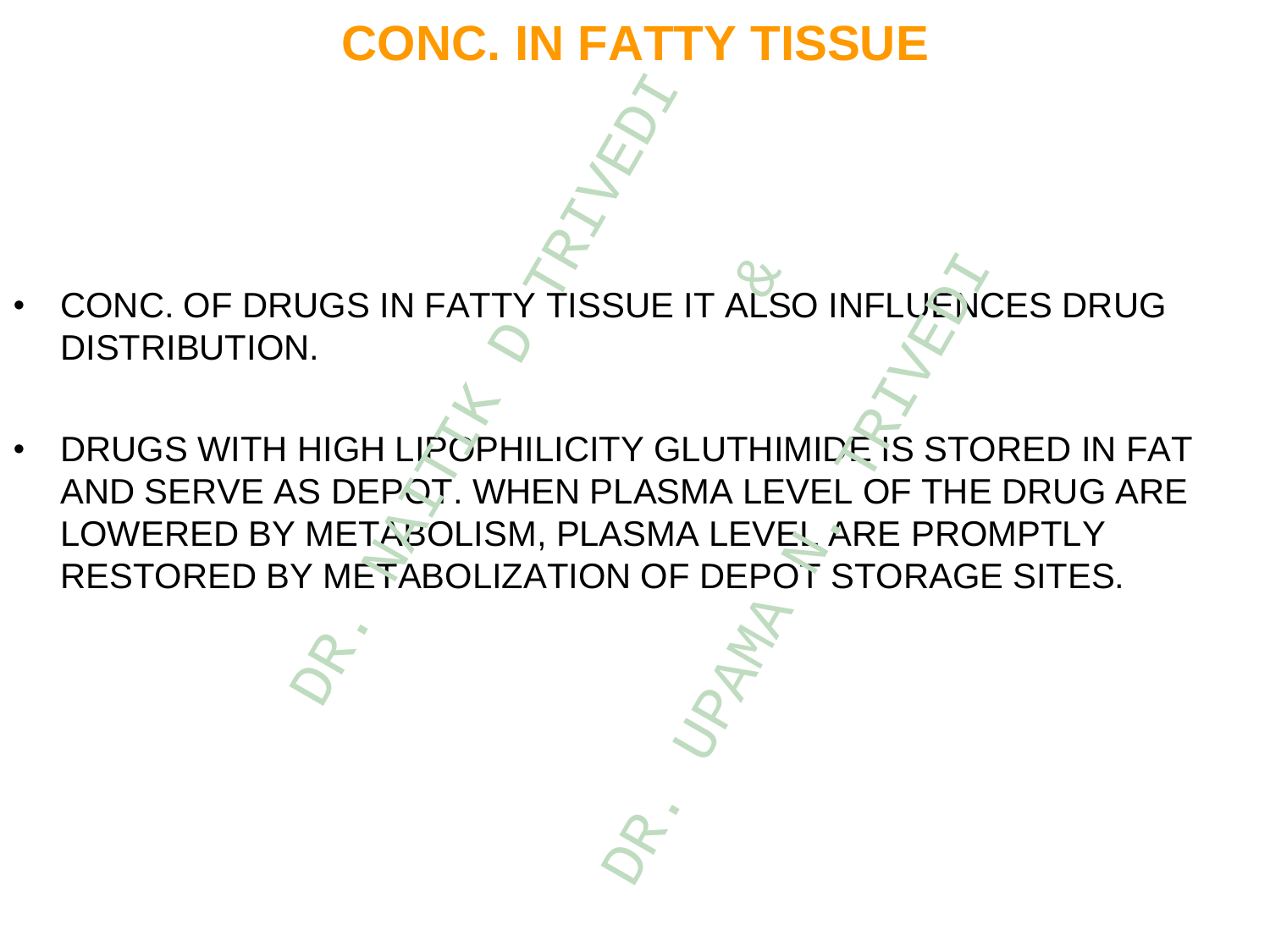# **THE BLOOD BRAIN BARRIER**

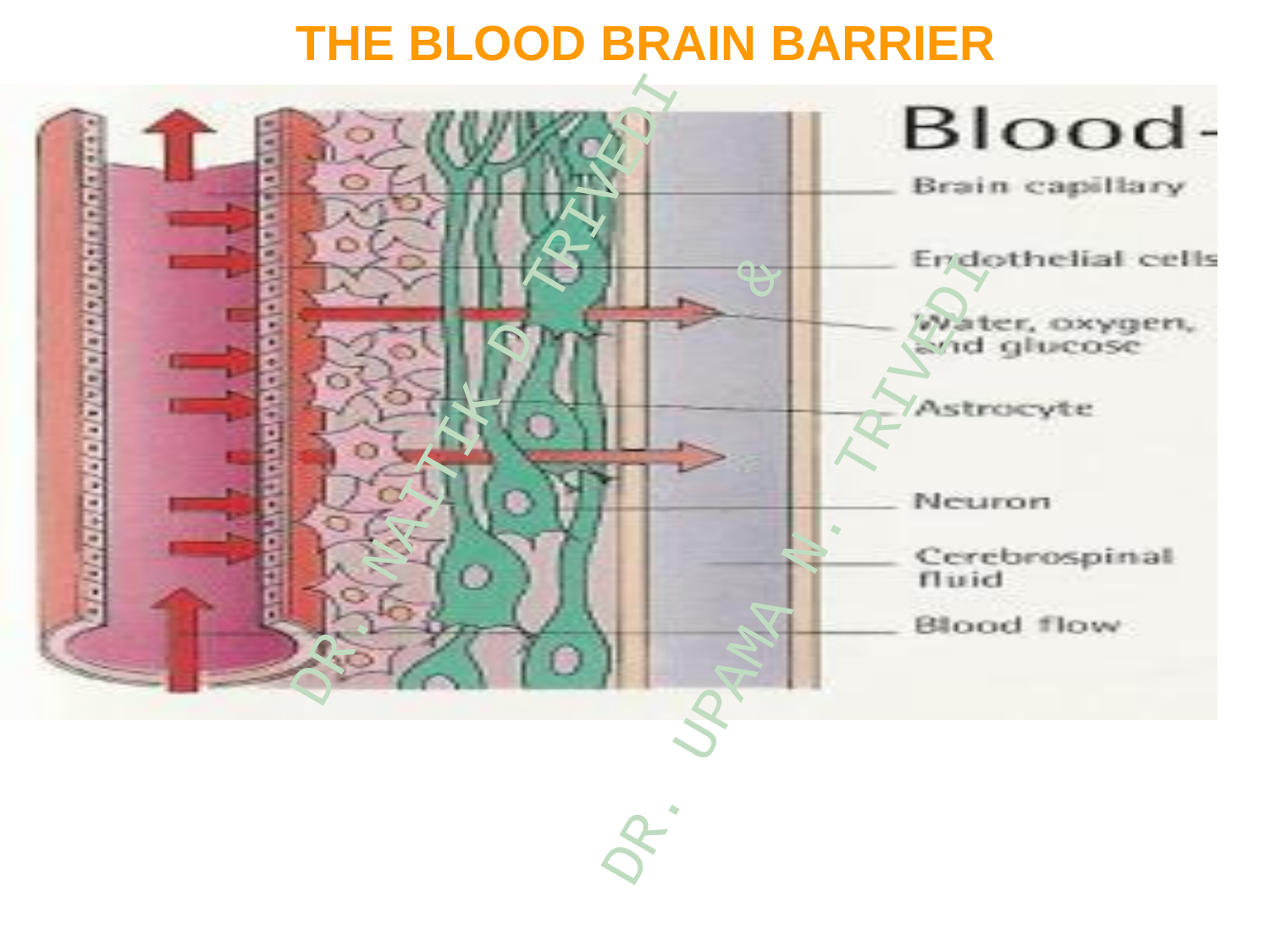- CAPILLARIES FOUND IN OTHER PARTS OF THE BODY THE CAPILLARIES IN THE BRAIN ARE HIGHLY SPECIALIZED AND MUCH LESS PERMEABLE TO WATER-SOLUBLE DRUGS.
- THE BRAIN CAPILLARIES CONSIST OF ENDOTHELIAL CELLS WHICH ARE JOINED TO ONE ANOTHER BY CONTINUOUS TIGHT INTERCELLULAR JUNCTIONS COMPRISING WHAT IS CALLED AS THE **BLOOD-BRAIN BARRIER.**
- MOREOVER, THE PRESENCE OF SPECIAL CELLS CALLED AS *ASTROCYTES*, WHICH ARE THE ELEMENTS OF THE SUPPORTING TISSUE FOUND AT THE BASE OF ENDOTHELIAL MEMBRANE, FORM A SOLID ENVELOPE AROUND THE BRAIN CAPILLARIES. COND IN OTHER TARYON
- AS A RESULT, THE INTERCELLULAR PASSAGE IS BLOCKED AND FOR A DRUG TO GAIN ACCESS FROM THE CAPILLARY CIRCULATION INTO THE BRAIN, IT HAS TO PASS THROUGH THE CELLS RATHER THAN BETWEEN THEM. NERARY CONTINUS<br>
THAT IS CALLED AS THE SUPPORT<br>
THE SUPPORT<br>
THE SUPPORT<br>
THE SUPPORT<br>
THE SUPPORT<br>
THE CAPILLA<br>
THROUGH THE CELL CONTINUOUS TIGHT

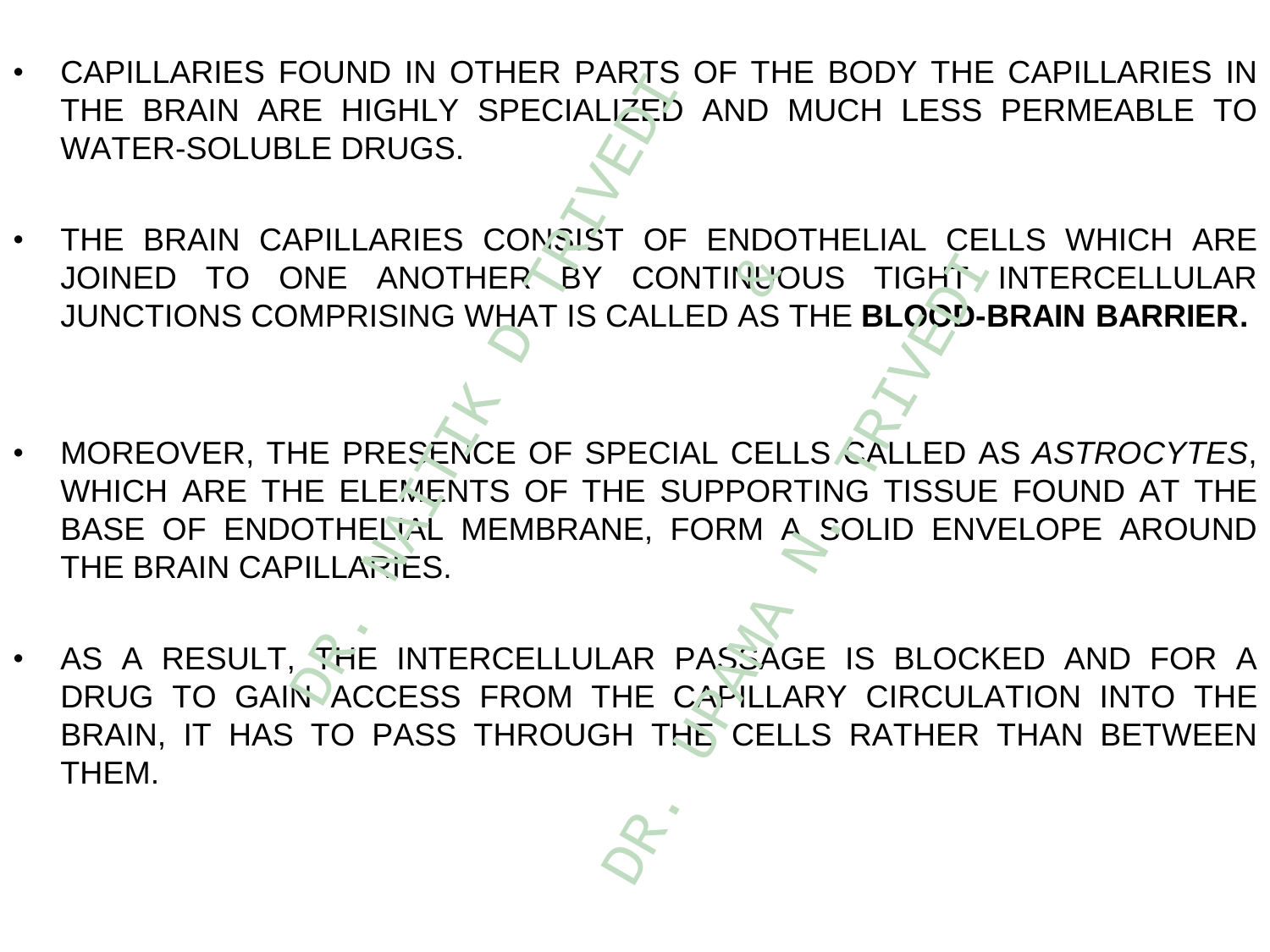# **METABOLISM OR BIOTRANSFORMATION OF THE DRUG**

"CONVERSION OF DRUGS INTO A FORM THAT GETS EXCRETED EASILY"

- DEPENDING UPON THE **BIOLOGICAL ACTIVIRY** IT IS CLASSIFIED IN FOLLOWING WAYS:  $\leftrightarrow$
- **1) INACTIVTON:**
- CONVERSION OF ACTIVE DRUG IN TO INACTIVE METABOLITES.
- **2) ACTIVATION:**
- IN THIS SITUATION THE METABOLITE IS BIOLOGICALL ACTIVE.
- **Eg: DIAZEPAM AFTER METABOLISM CONVERT IN TO OXAZEPAM IS ALSO** BIOLOGICAL ACTIVE. THE DRU<br>
DRUGS INTO A FORM<br>
NATHE BIOLOGICAL ACTIVI<br>
NAY<br>
NOF ACTIVE DRUG IN TO I & WAYS:  $\leftrightarrow$ <br>
N. TO INACTIVE METABOL<br>
N. TO INACTIVE METABOL<br>
LITE IS BIOLOGICALL ACT<br>
DNVERT INTO OXAZEPAN<br>
CALLY INACTIVE SUBSTAR<br>
CTIVATION FORM.<br>
MEQLITE DOPAMINE IS ACT
- IN SOME CASE PHARMACOLOGICALLY INACTIVE SUBSTANCE AFTER METABOLISM CONVERT IN TO ACTIVATION FORM.
- **Eg:** L-DOPA IS INACTIVE BUT ITS METABOLITE DOPAMINE IS ACTIVE. THIS TYPE OF DRUG IS KNOWN AS PRO DRUG.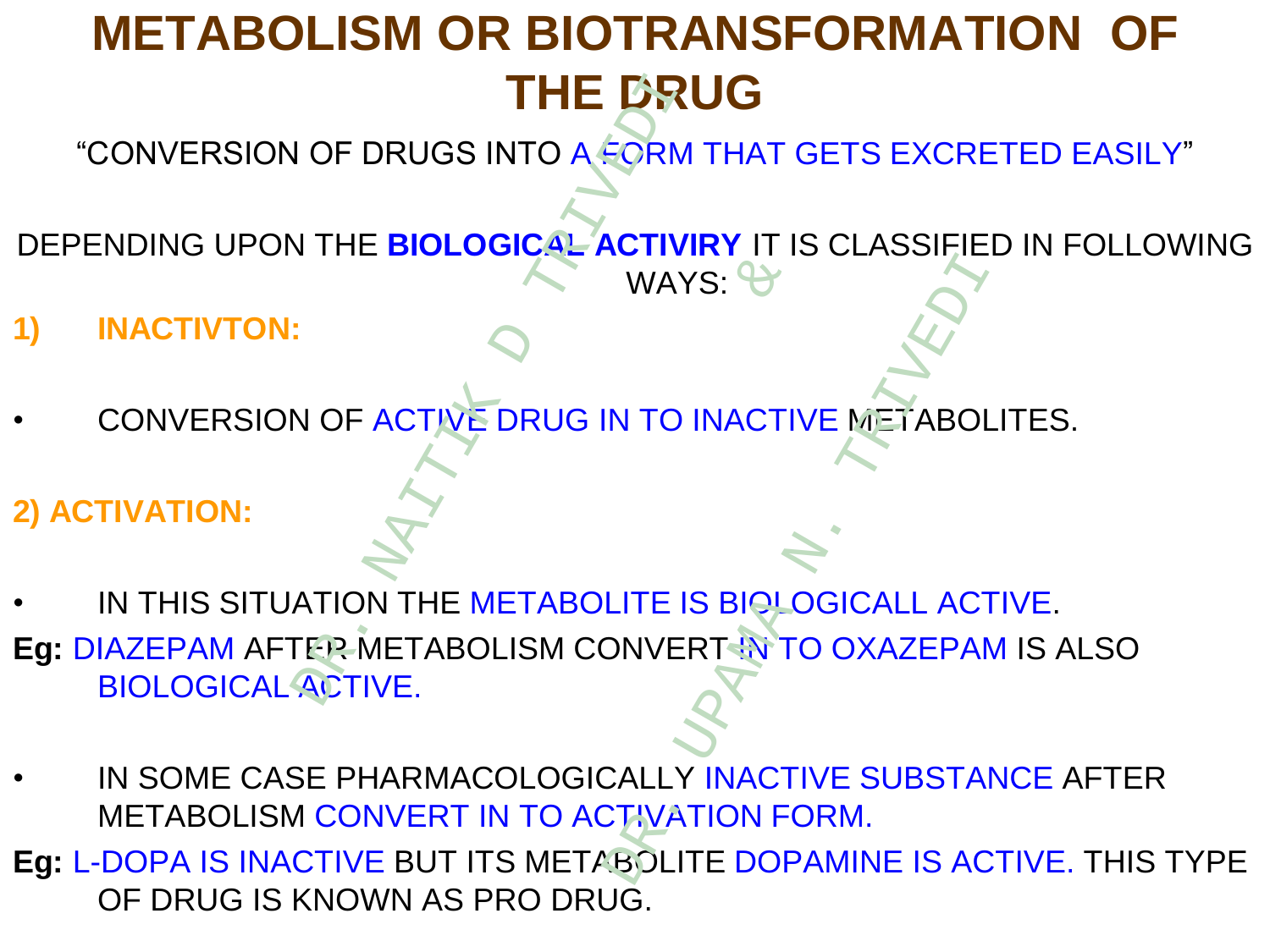# **SIGNIFICANCE OF PRODRUGS**

1) PRODRUGS ARE SOMETIMES BETTER ABSORBED THAN DRUGS.

- Eg: TALAMPICILLIN IS THE PRODRUG OF AMPICILLINAS BETTER ABSORBED THAN AMPICILLIN.
- 2) PRODRUG REDUCE TOXICITY.
- Eg: BENORYLATE PRODUCES LESS GI ADVERSE EFFECTS THAN ASPIRIN. RE SOMETIMES BETTER<br>
IN IS THE PRODRUG OF<br>
THAN AMPICILLIN.<br>
DUCE TOXICITY.<br>
E PRODUCES LESS GI A & UG OF AMPICILLINAS B
- 3) USEFUL FOR THE PROPER DISTRIBUTION.
- Eg: L-DOPA CROSS THE BBB WHILE DOPINE NOT.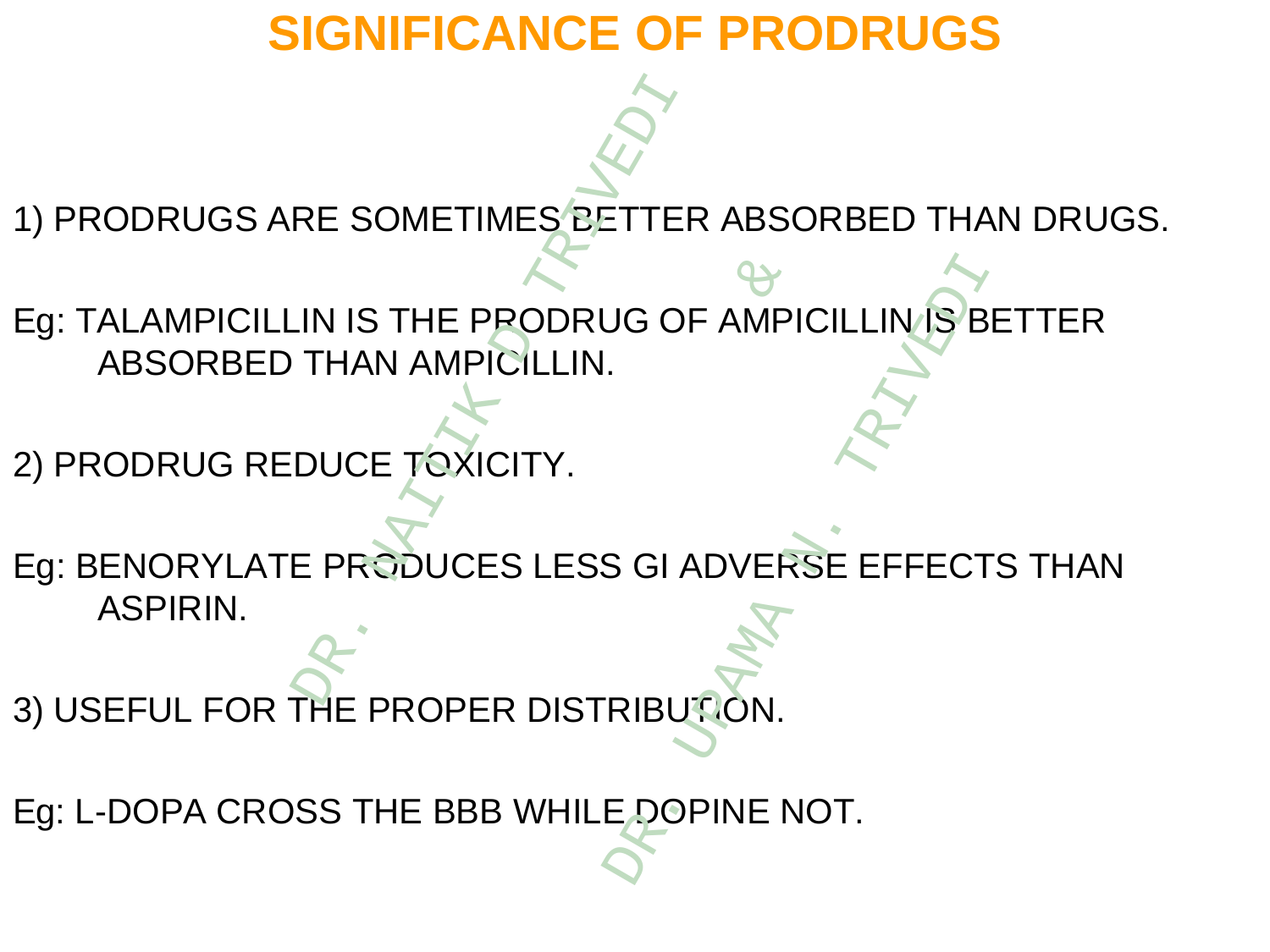# **DEPENDING UPON THE CHEMICAL REACTION**

| <b>DEPENDING UPON THE CHEMICAL REACTION</b>                    |                                                            |                     |                                                           |
|----------------------------------------------------------------|------------------------------------------------------------|---------------------|-----------------------------------------------------------|
| ACCORDING TO CHEMICAL REACTION IT IS DEVIDED IN TO TWO PHASE   |                                                            |                     |                                                           |
| <b>PHASE I</b>                                                 |                                                            | PHASE <sup>II</sup> |                                                           |
| 1)                                                             | <b>NON SYNTHETIC REACTION</b>                              | 1)                  | <b>SYNTHETIC REACTION</b>                                 |
| 2)                                                             | <b>INCLUTE PROCESS LIKE</b><br><b>OXIDATION, REDUCTION</b> | 2)                  | <b>CONJUGATION IS THE MAIN</b><br><b>CHEMICAL PROCESS</b> |
|                                                                | <b>HYDROLISIS.</b>                                         | 3)                  | <b>METABOLITES OF PHASE II</b>                            |
| 3)                                                             | METABOLITES OF IT CAN BE                                   |                     | <b>REACTION NECESSARILY</b>                               |
|                                                                | ACTIVE, INACTIVE OR TOXIC.                                 |                     | <b>INACTIVE.</b>                                          |
| DRUGS ARE ELIMINATED FROM THE BODY BY 4 DIFFERENT ALTERNATIVES |                                                            |                     |                                                           |
|                                                                |                                                            |                     |                                                           |
| 1)                                                             | ELIMINATED UNCHANGED WITHOUT METABOLISM                    |                     |                                                           |
| 2)                                                             | ELIMINATED ONLY BY PHASE I REACTION.                       |                     |                                                           |
| 3)                                                             | ELIMINATE ONLY BY PHASE II REACTION.                       |                     |                                                           |

- 1) ELIMINATED UNCHANGED WITHOUT METABOLISM
- 2) ELIMINATED ONLY BY PHASE I REACTION.
- 3) ELIMINATE ONLY BY PHASE II REACTION.
- 4) ELIMINATE BY PHASE I AND II REACTION.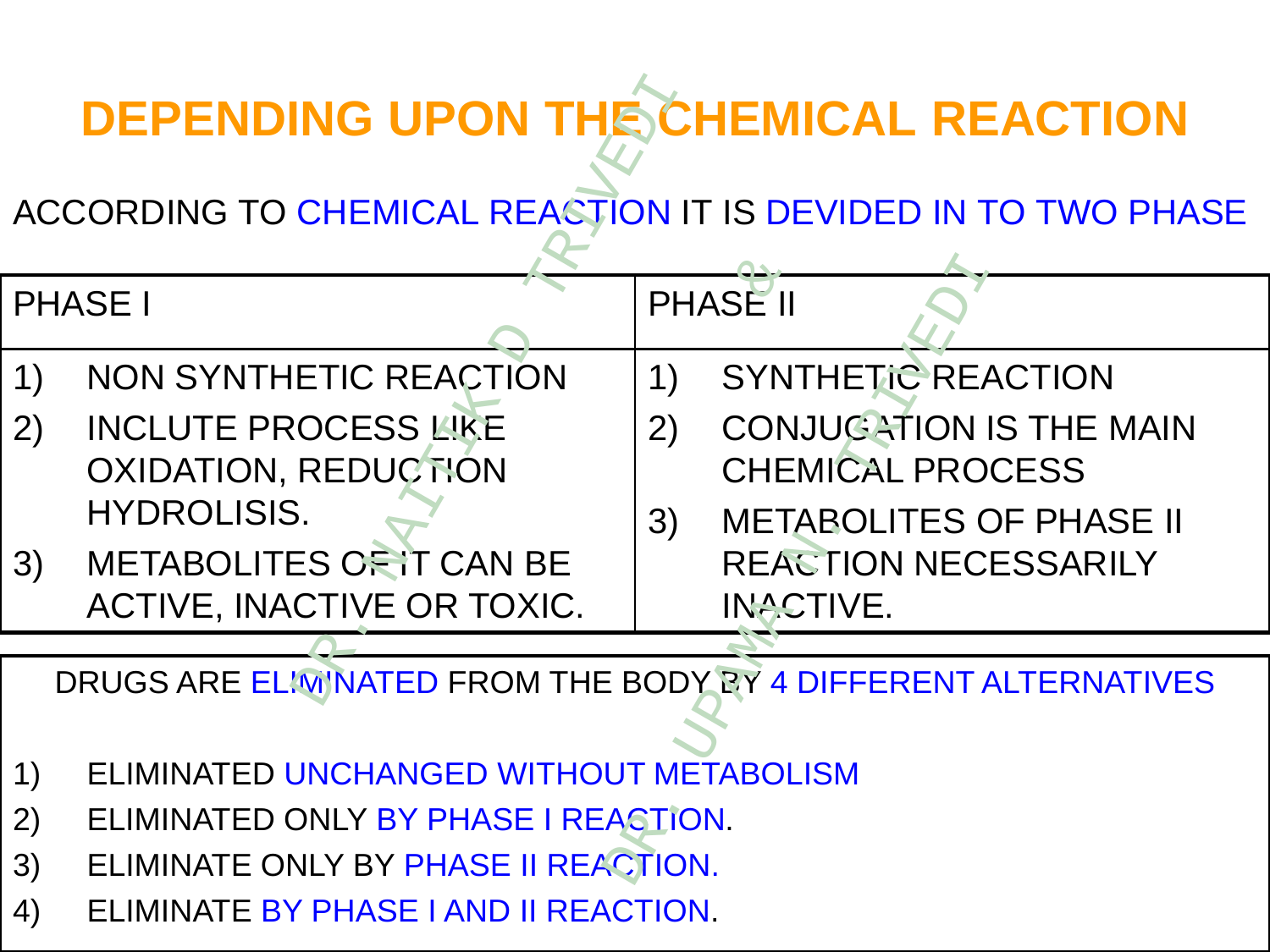#### PHASE I REACTION

# **1) HYDROLYSIS:**

DRUG CONTAINIG FUNCTIONAL GROUPS SUCH AS CABOXYLIC ACID, ESTER, AMIDE, THIOESTER, ACID ANHYDRIDE UNDERGO HYDROLYSIS. FUNCTIONAL GROUPS SU<br>
R, ACID ANHYDRIDE UNDE<br>
G AN ALDYHIDE, KETONE,<br>
UNDERGO REDUCTION.<br>
CYTOCHROME P450, NADI<br>
PHASE II REACTION INCLUDE

#### **2) REDUCTION:**

DRUG CONTAINING AN ALDYHIDE, KETONE, DISULFIDE, SULFOXIDE, QUININE, ALKENE ETC ARE UNDERGO REDUCTION.

#### **3) OXIDATION:**

IN THIS PROCESS CYTOCHROME P450, NADPH, Fe+3 ETC ARE INVOLVED.

# PHASE II REACTIO

THESE CONJUGATION REACTION INCLUDE GLUCORONIDATION, SULFONATION, ACETYLATION, METHYLATION, CONJUGATION WITH GLUTATHION AND WITH AMINO ACID SUCH AS GLYCIN, GLUTAMIC ACID. IIDE, KETONE, DISULE<br>REDUCTION.<br>WE P450, NADPH, Fe-<br>PHASE II REACTION<br>ION INCLUDE GLUCC<br>DN, CONJUGATION WI FONE, DISULFIDE, SUFFO<br>
ON.<br>
DR. NADPH, Fe+3 ETC ARE<br>
DREACTION<br>
UDE GLUCORONIDATION<br>
UDE GLUCORONIDATION<br>
NERALLY FASTER THAN F

PHASE II REACTION ARE GENERALLY FASTER THAN PHASE I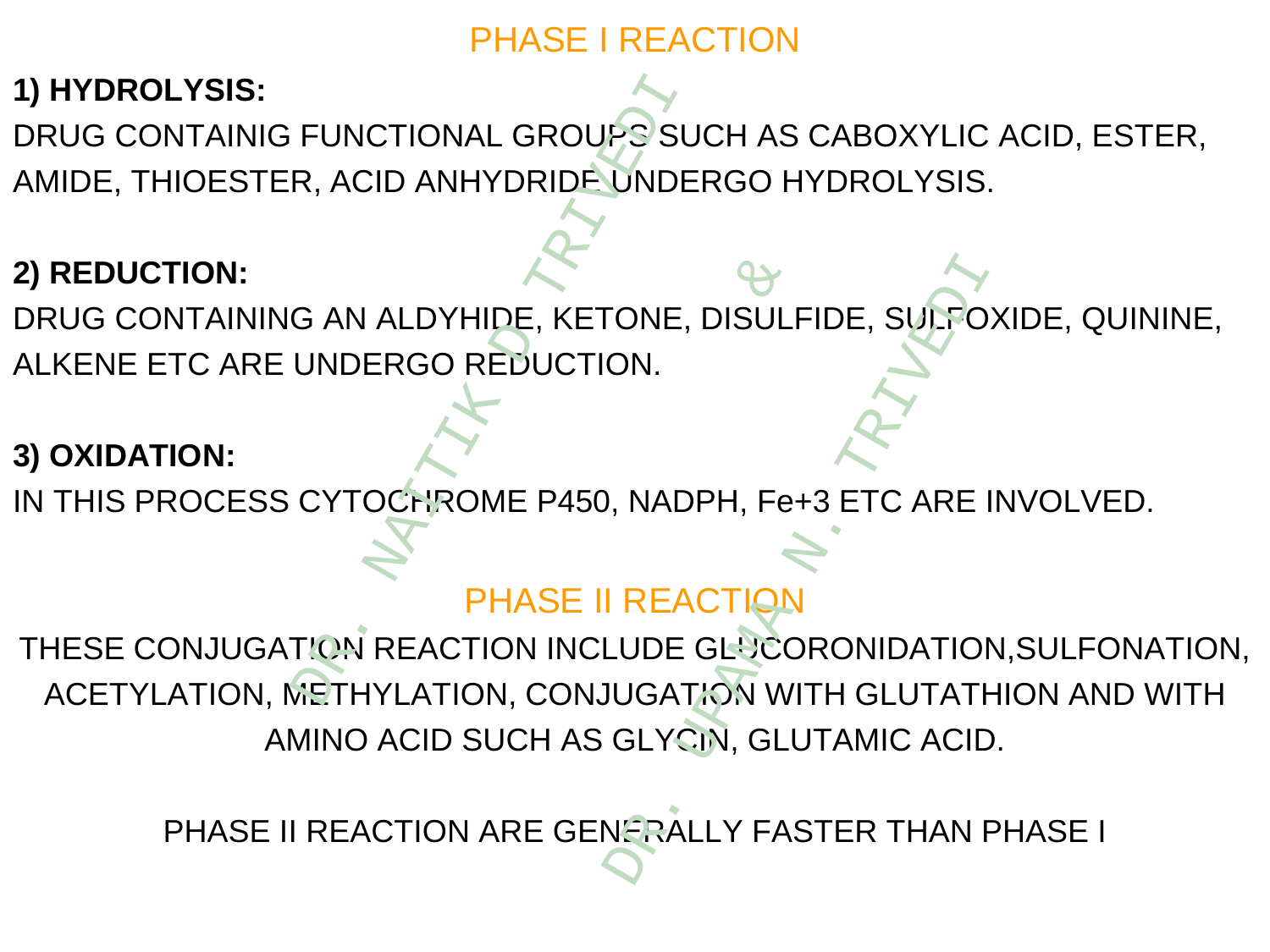# **ELIMINATION OR EXCRETION**

#### **"REMOVAL OF DRUG FROM BODY"**

# **DRUGS ARE EXCRETED BY DIFFERENT ROOTS:**  "REMOVAL OF DRUG"<br>
"ETED BY DIFFERENT ROCTON:<br>
TION:<br>
FILTRATION B) TUBULAR SECTION:<br>
PART OF THE DRUGS.<br>
DIFFUSE BACK FROM BLOOD<br>
GOING TO LIVER ARE SECRE<br>
YCYCLINE.<br>
-IMINATION:<br>
HOLIC AND VOLATILE DRUGS.

# **1) RENAL EXCRETION:**

A) GLOMERULAR FILTRATION B) TUBULAR SECRETION C)TUBULAR REABSORPTION

#### **2) FECAL ELIMINATION:**

- UNABSORBED PART OF THE DRUGS.
- SOME DRUGS DIFFUSE BACK FROM BLOOD IN TO INTESTINE
- MANY DRUGS GOING TO LIVER ARE SECRETED IN TO BILE AND ELIMINATED.

Eg: NEOMYCIN, DOXYCYCLINE.

# **3) PULMONARY ELIMINATION:**

MAINLY ALCOHOLIC AND VOLATILE DRUGS.

# **4) ELIMINATION IN BREAST MILK:**

- IT IS NOT SIGNIFICANT FOR THE MOTHER BUT TOXIC FOR BABY.
- MILK IS SLIGHTLY ACIDIC IN NATURE SO BASIC DRUGS ARE PREFERBLY CONCENTRATED IN MILK. E<br>
E DRUGS.<br>
E PRUGS.<br>
E FROM BLOOD IN TO I<br>
TER ARE SECRETED IN<br>
DLATILE DRUGS.<br>
NATURE SO BASIC DRI BLOOD IN TO INTESTINE<br>
BECRETED IN TO BILE AND B<br>
DRUGS.<br>
THER BUT TOXIC FOR BABY<br>
SO BASIC DRUGS ARE PRE

Eg: CORTICOSTEROID SUPPRESS ADRENAL FUNCTION

CHLORAMPHENICOL GRAY BABY SYNDROM/BONE MARROW DEPRESION

**SALIVA, TEARS ARE ALSO THE ADDITIONAL ROUTE OF ELIMINATION**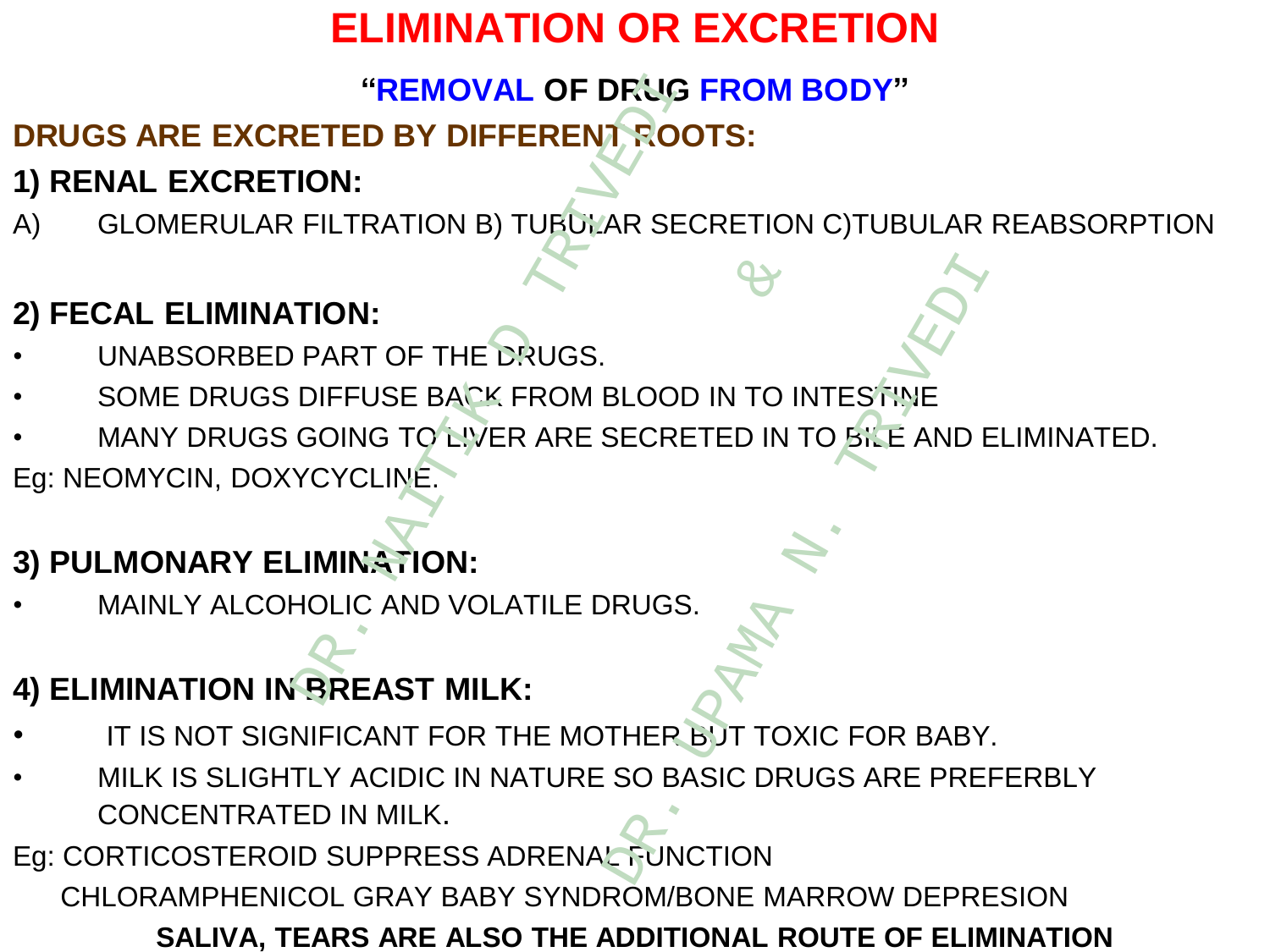# **CONCEPT OF CLEARANCE**

#### **ELIMINATION RATE:**

• AMOUNT OF **SUBSTANCE REMOVAL** FROM THE CIRCULATION **PER UNITE TIME.**

#### **CLEARANCE (ML/MIN):**

• VOLUME OF **PLASMA** THAT IS **CLEARED OF DRUG PER UNIT TIME.**

THE RELATION BETWEEN CLEARANCE, ELIMINATION RATE AND PLASMA CONCENTRATION, EXPRESSED AS; E:<br>
UBSTANCE REMOVAL FRO<br>
MIN):<br>
ASMA THATIS CLEARED<br>
N BETWEEN CLEARANCE, I<br>
CONCENTRATION, E<br>
TION RATE (µg/min) / PLAS A<br>
SIS CLEARED OF DRU<br>
CLEARANCE, ELIMIN<br>
ENTRATION, EXPRES<br>
(µg/min) / PLASMA CONTRATION WRED OF DRUG PER UNIT<br>
NCE, ELIMINATION RATE<br>
ION, EXPRESSED AS;<br>
/ PLASMA CONCENTRAT<br>
CE = CL<sub>Renal</sub> + CL<sub>Hepatic</sub> + CL<sub>I</sub>

**CL=ELIMINATION RATE (µg/min) / PLASMA CONCENTRATION (µg/ml)**

 $\textbf{TOTAL BODY CLEARANCE} = \textbf{CL}$ 

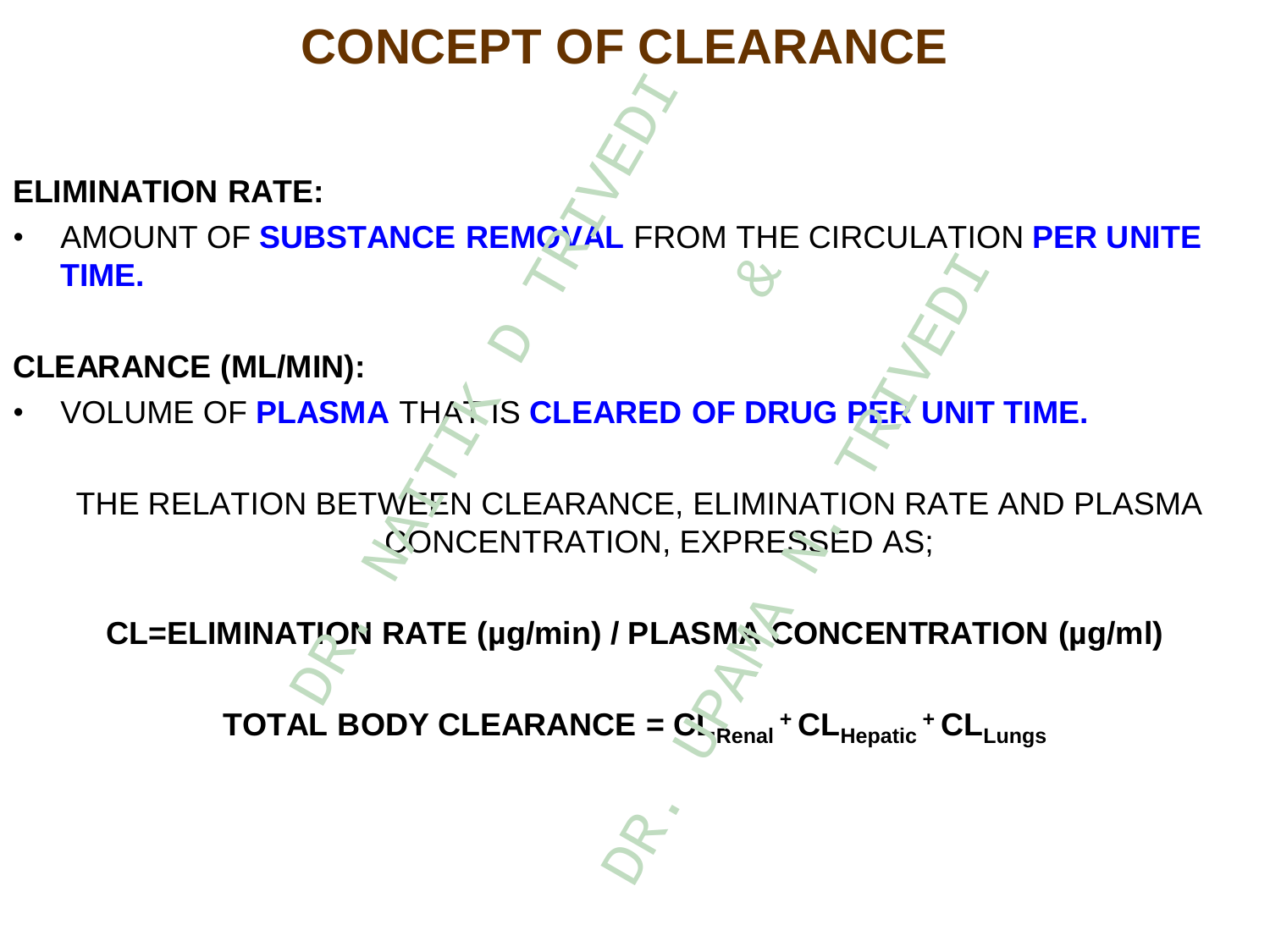# **ELIMINATION KINETICS**

FIRST ORDER KINETICS OR EXPONETIAL KINETICS:

- WHEN CONCENTRATION OF DRUGS IN BODY INCREASES ELIMINATION RATE IS ALSO INCREASES.
- HERE, THE RATE OF ELIMINATION IS DIRECTLY PROPOSNAL TO CONCENTRATION.

ZERO ORDER KINETICS:

- HERE, DRUG ELIMINATION RATE IS NOT DEPEND ON TO CONCENTRATION.
- MEANS IF THE CONC. OF DRUGS INCREASE IN BLOOD ELIMINATION DOES NOT INCREASE IN SAME PROPOSION.
- THIS TYPE OF KINETIC KNOWN AS SATURATION KINETICS.

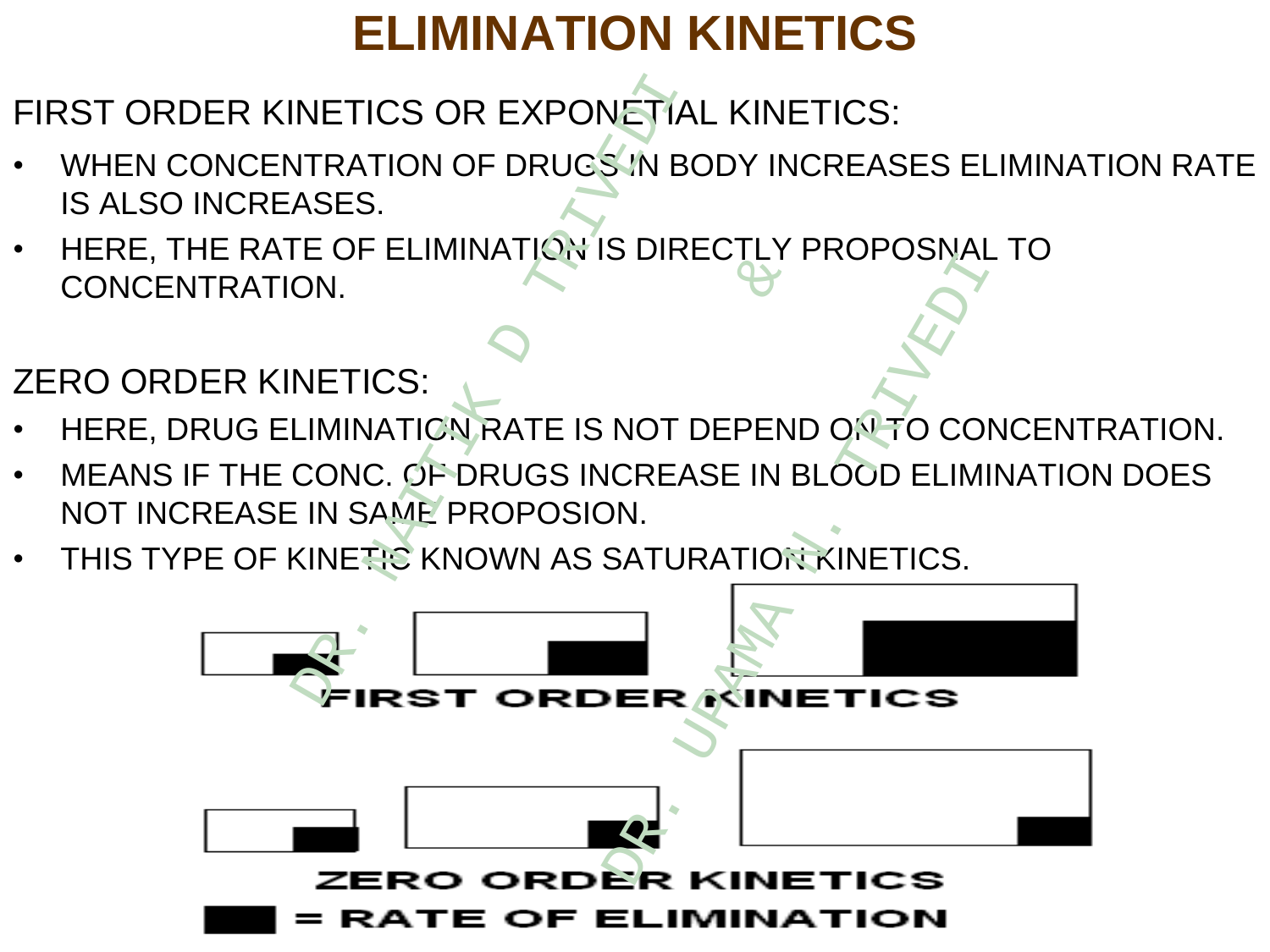# **ELIMINATION HALF LIFE**

# **"TIME TAKEN FOR ITS PLASMA CONCENTRATION TO HALF OF ITS ORIGINAL AMOUNT"**

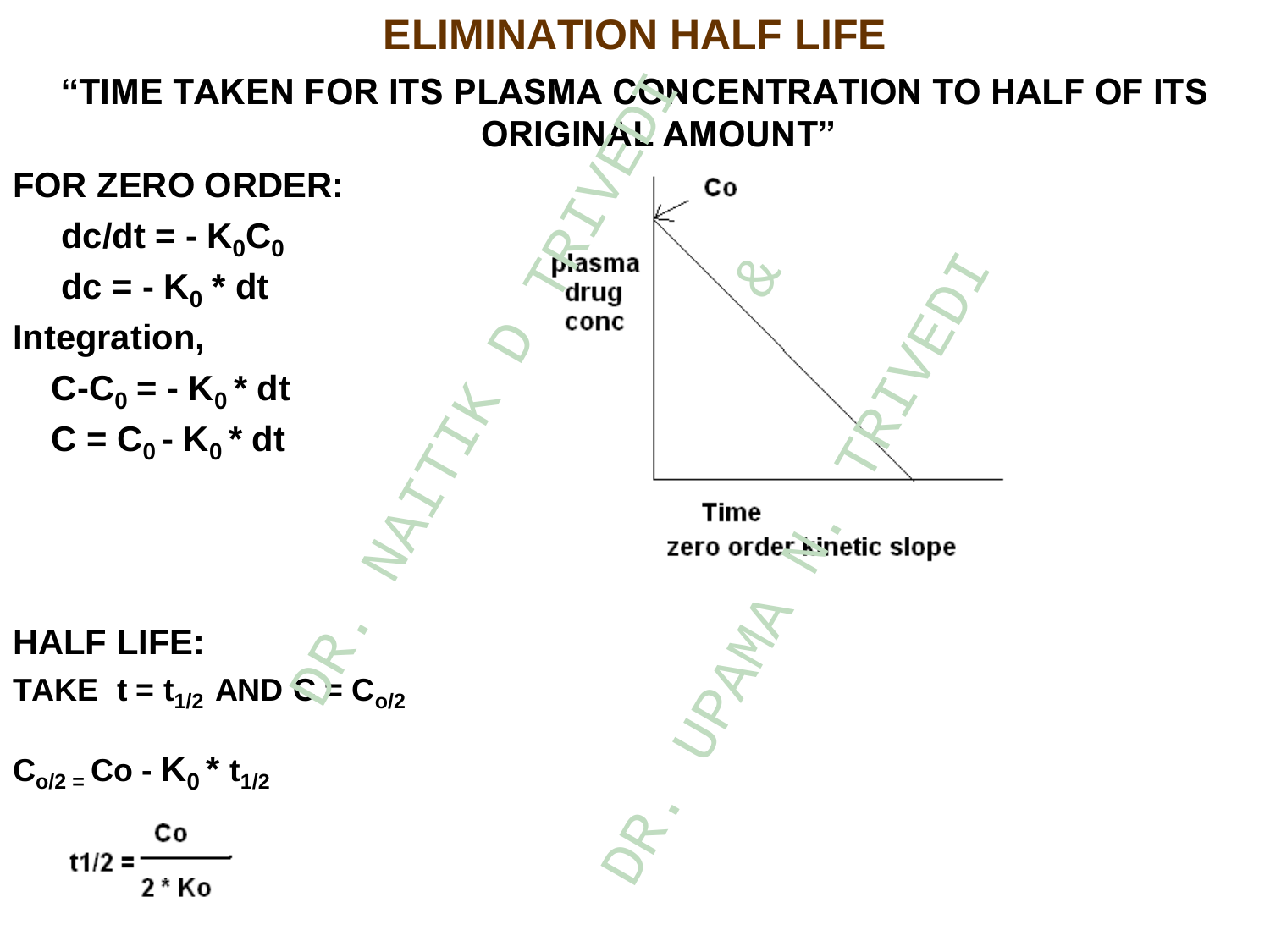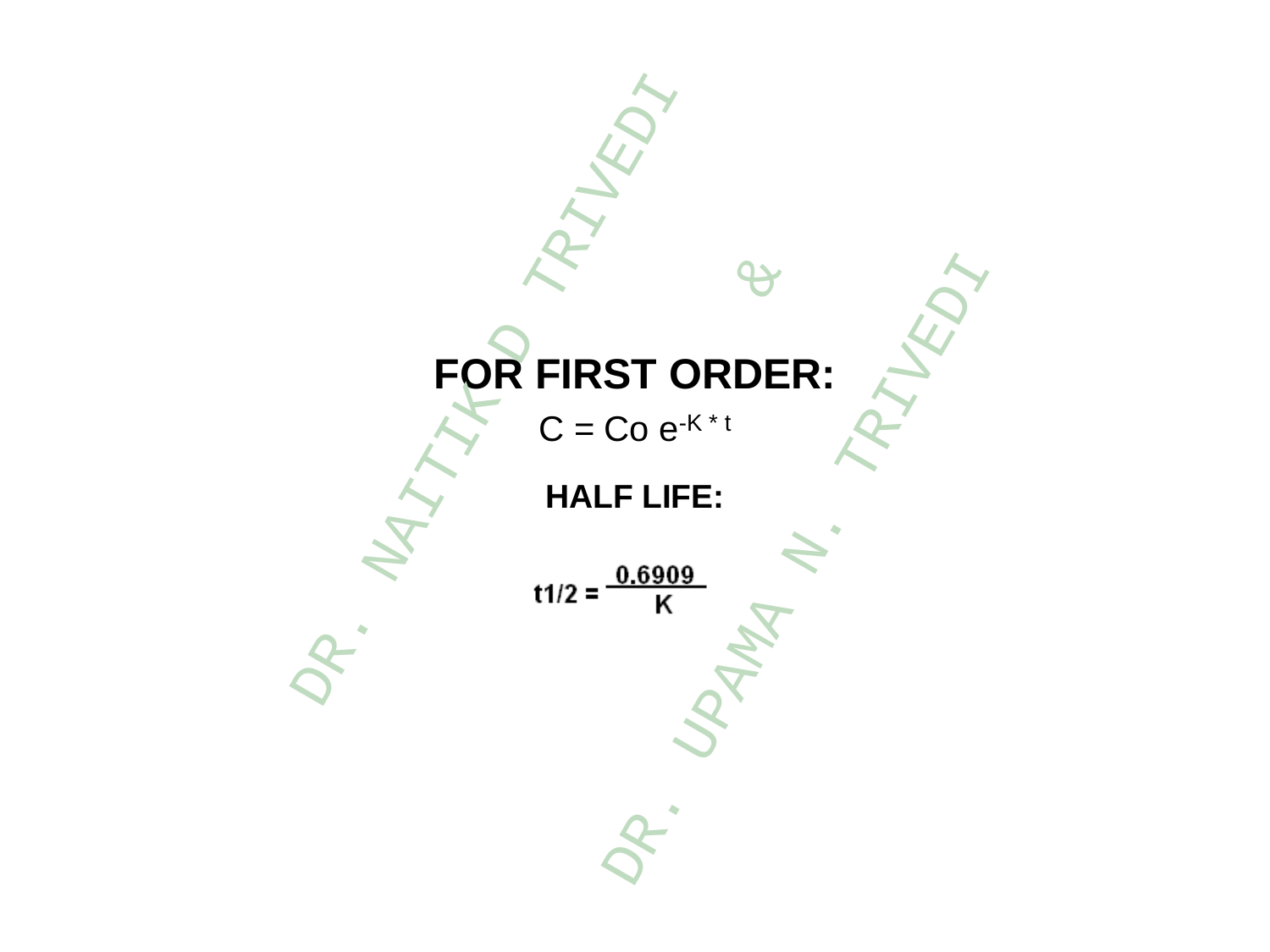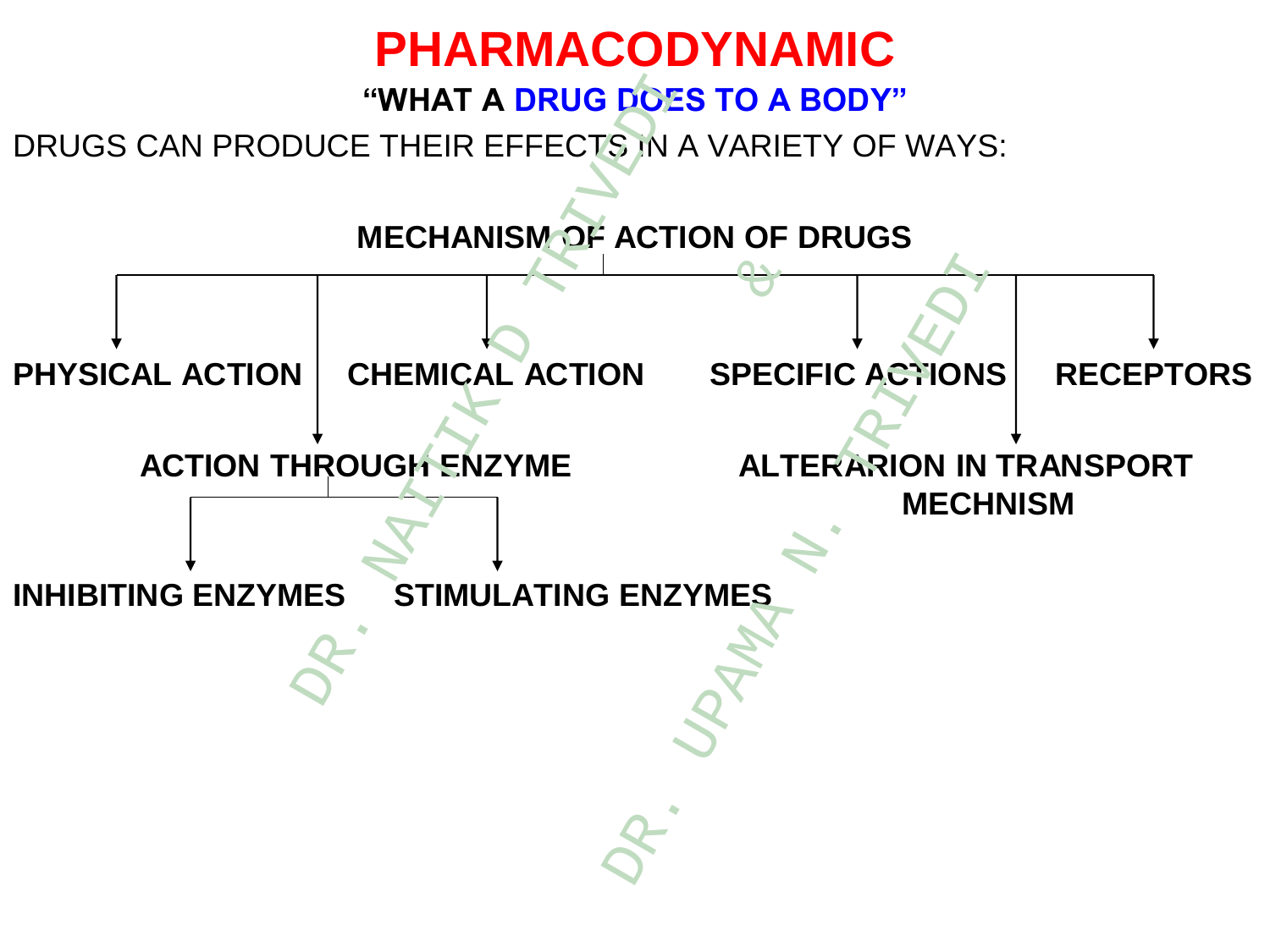- **PHYSICAL ACTION:**
- BULK **LAXATIVE ABSORB WATER** AND SWELL.
- FORM MASS IN LARGE INTESTINE AND **FACILITATE THE PASSAGE OF STOOLS.**
- **CHEMICAL ACTION:**
- **ANTACIDS NEUTRALIZE ACID** IN STOMACH AND REDUCE ACIDITY.
- **ACTION THROUGH ENZYME:**
- MOST COMMON MODES OF ACTION
- **A) COMPETITIVE ACTION:**
- **ANGIOTENSIN I** CONVERT IN **TO ANGIOTENSIN II BY** THE HELP OF **ANGIOTENSINOGEN CONVERTING ENZYME (ACE),** WHICH **PRODUCE VASOCONSTRICTION.**
- **LISINOPRIL** IS **STRUCTURLY SIMILAR TO ANGIOTENSIN I** SO ACE BIND WITH LISINOPRIL AND **INHIBIT THE CONVERSION FROM IANGIOTENSIN I TO II.** IN LARGE INTESTINE AND<br>
CTION:<br>
CTION:<br>
CTION:<br>
CUTRALIZE ACID IN STOM<br>
OUGH ENZYME:<br>
ION MODES OF ACTION<br>
E ACTION:<br>
N I CONVERT IN TO ANGIO<br>
NOGEN CONVERTING ENZ<br>
RICTION.<br>
S STRUCTURLY SIMILAR T<br>
PRIL AND INHIBIT THE CO ACID IN STOMACH AND INTO THE CONTRACTERENT TO ANGIOTENS!<br>
T IN TO ANGIOTENS!<br>
WERTING ENZYME (ANGINE)<br>
RLY SIMILAR TO ANG<br>
HIBIT THE CONVERS<br>
:<br>
:<br>
:<br>
E ENZYME PRODUCIOR THE INFLAMATION STOMACH AND REDUCE<br>
ON<br>
ANGIOTENSIN II BY THE H<br>
G ENZYME (ACE), WHICH<br>
ILAR TO ANGIOTENSIN I<br>
IE CONVERSION FROM IA<br>
ME PRODUCE PROSTAGI<br>
INFLAMATION.<br>
AC, ETC) INHIBITE THE EI<br>
ME AND REDUCE INFLAM
- **B) NON COMPETITIVE ACTION:**
- **CYCLOOXIGENASE** IS THE ENZYME **PRODUCE PROSTAGLANDIN**, THE SUBSTANCE **REQUIRE FOR THE INFLAMATION.**
- **NSAIDS** (IBUPROFEN, DICLOFENAC, ETC) **INHIBITE THE ENZYME** AND PREVENT FORMATION OF ENZYME AND **REDUCE INFLAMATION**.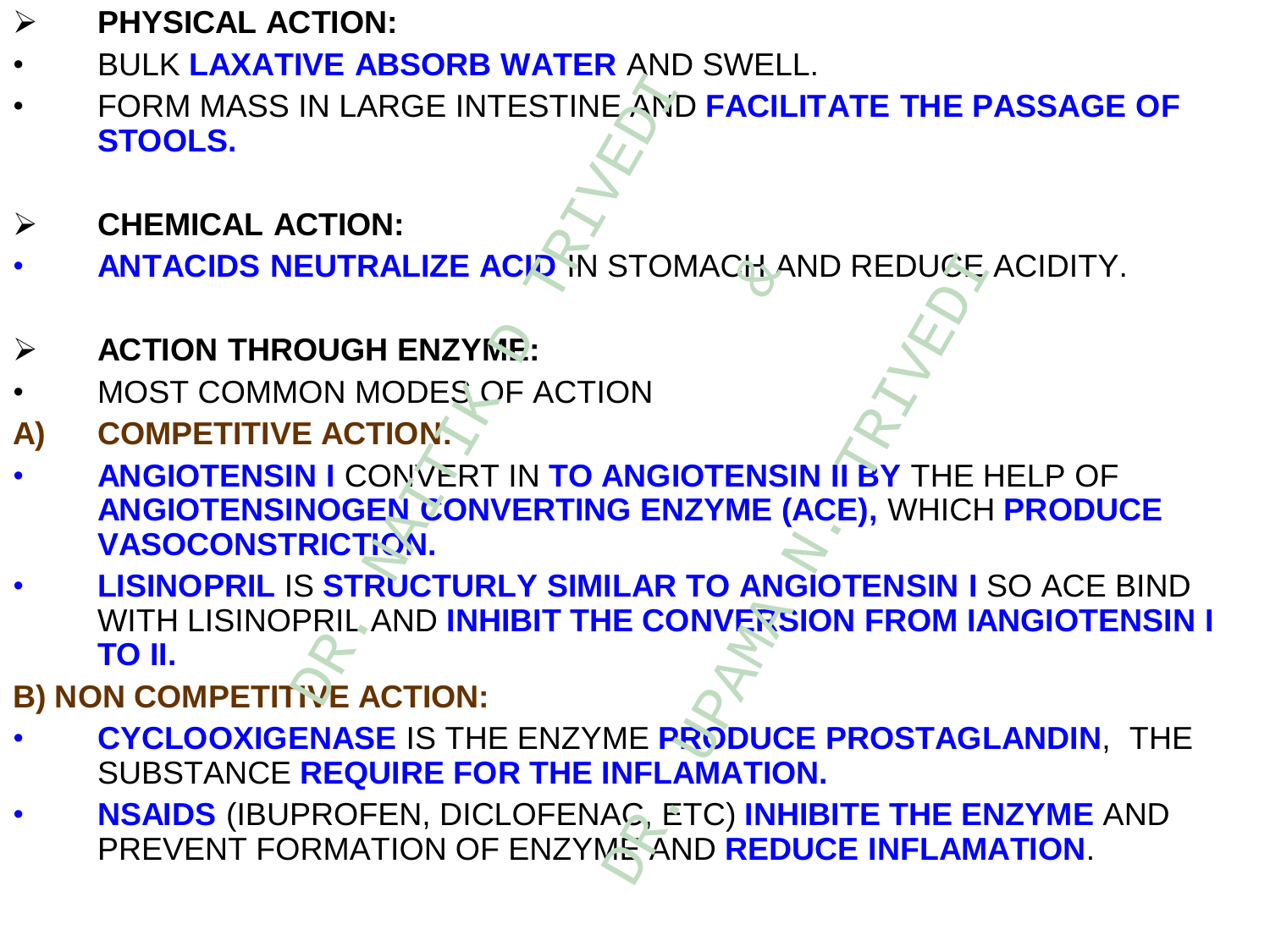- **C) ACTION BY STIMULATING ENZYME:**
- DRUGS LIKE **STEPTOKINASE OR UROKINASE STIMULATE** ENZYME **PLASMINOGEN** AND **PROMOTE BREAKDOWN OF BLOOD CLOT.**
- **ALTERATION IN TRANSPORT SYSTEM:**
- DRUG CAN **ALTER ENTRY AND EXIT** OF DIFFERENT IONS INSIDE CELLS.
- Eg: **CALCIUM CHANNEL BLOCKERS** LIKE NIFEDIPINE, VERAPAMIL **PREVENT ENTRY OF CALCIUM** INSIDE CELL AND PREVENTS CONTRACTION OF MUSCLES. UNIVERSION ON THE MAND PROMOTE BREAK<br>
IN TRANSPORT SYSTEM:<br>
LITER ENTRY AND EXIT OF<br>
NNEL BLOCKERS LIKE NIF<br>
LCIUM INSIDE GELL AND P<br>
TION:<br>
ALTER CONSTITUTION OF<br>
EASTHETICS ALTER LIPID<br>
MEMBRANE AND PRODUC **KERS LIKE NIFEDIPIN**<br>EQELL AND PREVEN<br>ISTITUTION OF CELL<br>S ALTER LIPIDS, PREAD PRODUCE AND<br>IFIC METABILIC PRODUCE AND<br>IFIC METABILIC PROD WE NIFEDIPINE, VERAPAN<br>AND PREVENTS CONTRA<br>AND PREVENTS CONTRA<br>CON OF CELL MEMBRANE<br>REPOSE ANEASTHETICS<br>CODUCE ANEASTHETICS<br>CEL WALL.
- **SPECIFIC ACTION:**
- **A) DRUGS CAN ALTER CONSTITUTION OF CELL MEMBRANE.**
- Eg: **GENERAL ANEASTHETICS ALTER** LIPIDS, PROTEINS AND WATER IN THE NERVE CELL MEMBRANE AND PRODUCE ANEASTHETICS ACTION.
- **B) DRUGS CAN ALTERS SPECIFIC METABILIC PROCESSES INSIDE THE HUMAN CELL AND AFFECT THE MICROORGANISM.**
- Eg: **PENICILLINS INHIBIT THE CELL WALL SYNTHESIS** OF THE MICROORGANISM BUT NOT THAT ACTION ON HUMAN CEL WALL.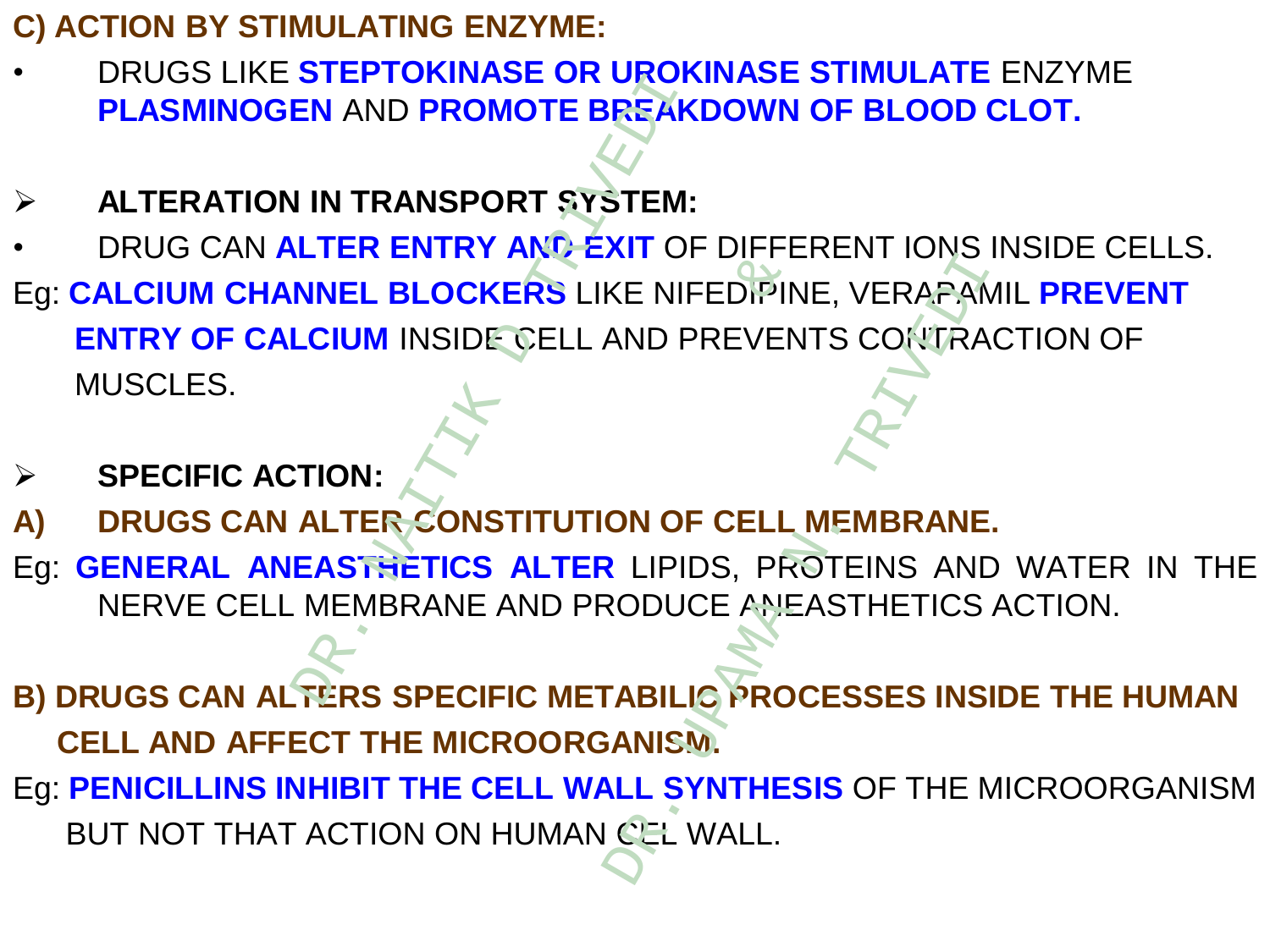# **RECEPTORS**

- MOST OF THE DRUGS PRODUCE THEIR ACTION THROUGH RECEPTORS.
- IT IS A MACROMOLECULES RESIDE ON THE SURFACE OF THE CELL OR INSIDE THE CELLS.
- BINDS TO SPECIFIC MOLECULES AND PRODUCE SPECIFIC EFFECTS. **"IT IS THE SITE THAT PROVIDES SPACE FOR ATTACHMENT OF SOME SUBSTANCE AND REGULATE THE FUNCTIONING OF THE CELL"** DRUGS PRODUCE THE R A<br>
MOLECULES RESIDE ON THE<br>
LLS.<br>
CIFIC MOLECULES AND PR<br>
TE THAT PROVIDES SPACI<br>
NCE AND REGULATE THE<br>
LA RECEPTORS:<br>
FOR PHYSIOLOGICAL SUB<br>
RECEPTORS PROVIDE SPA<br>
ORS:<br>
FOR SPECIFIC DRUG ATTA<br>
NCE GET
- **PHYSIOLOGICAL RECEPTORS:**
- PROVIDE SITE FOR PHYSIOLOGICAL SUBSTANCE ATTACHMENT Eg: ADRENERGIC RECEPTORS PROVIDE SPACE FOR ADRENALINE. **OVIDES SPACE FOR<br>EGULATE THE FUNCT<br>PRS:<br>DLOGICAL SUBSTANC<br>S PROVIDE SPACE FC<br>TIC DRUG ATTACHME<br>TACHED TO BENZODI** SPACE FOR ATTACHMEN<br>
E THE FUNCTIONING OF<br>
L SUBSTANCE ATTACHM<br>
DE SPACE FOR ADRENAL<br>
S<br>
S<br>
S<br>
ATTACHED TO THE RECH<br>
DRENERGIC RECEPTORS
- **DRUG RECEPTORS:**
- PROVIDE SITE FOR SPECIFIC DRUG ATTACHMENT
- Eg: BENZODIAZEPINE GET ATTACHED TO BENZODIAZEPINE RECEPTORS.
- **AFFINITY:**
- CAPACITY OF SUBSTANCE TO GET ATTACHED TO THE RECEPTORS Eg: ADRENALINE HAS AFFINITY FOR ADRENERGIC RECEPTORS.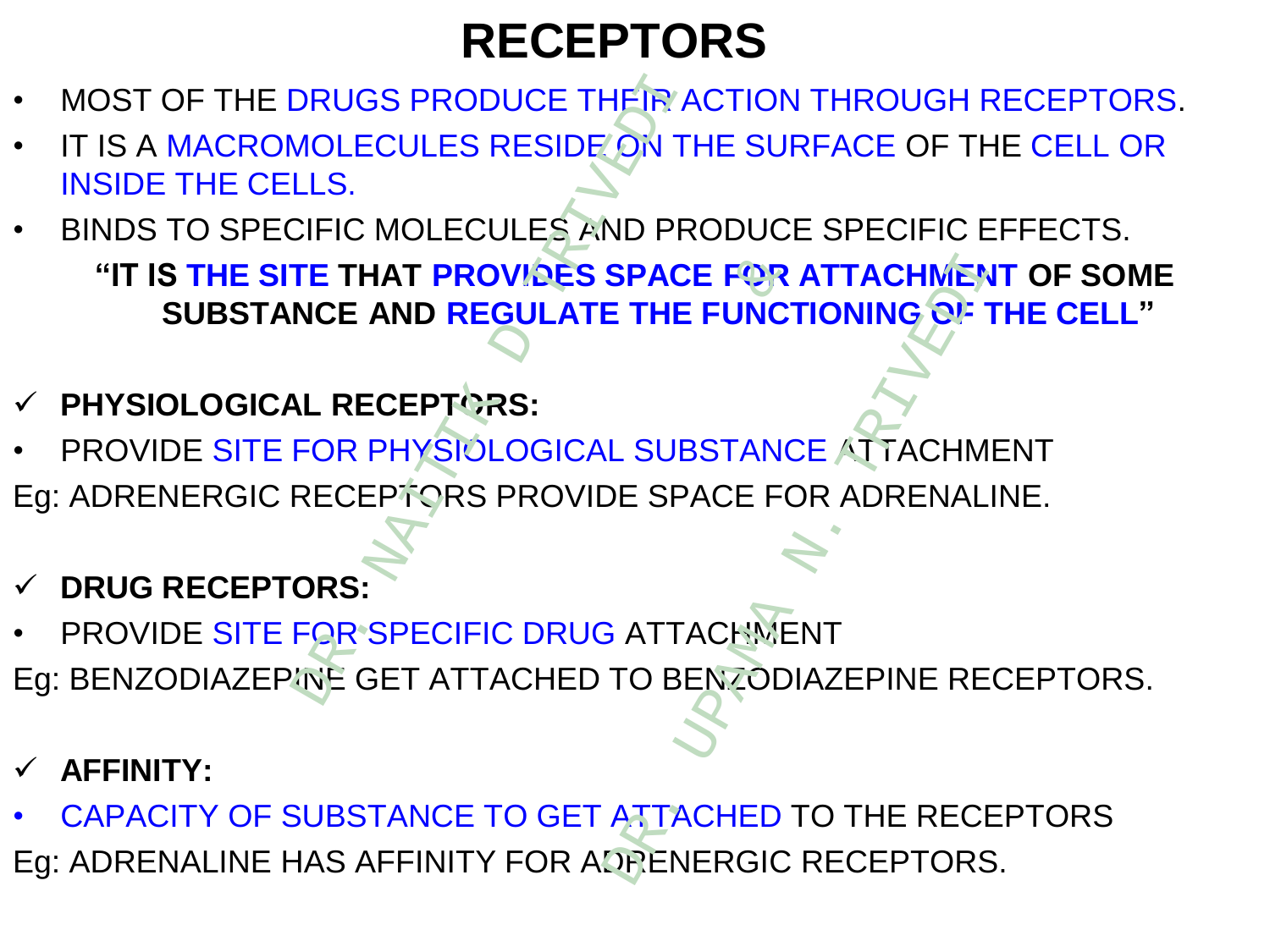#### **INTRINSIC ACTIVITY:**

- CAPACITY OF SUBSTANCE TO BRING OUT SOME CHANGES (OR PRODUCE SOME ACTION) AFTER GETTING ATTACHED TO RECEPTORS.
- Eg: ADRENALINE AFTER ATTACHED TO ADRENERGIC RECEPTORS GENERATE CYCLIC AMP AND INCREASE FORCE OF CONTRACTION AND HEART RATE.
- ACTION AND EFFECT ARE TWO DIFFERENT, ACTION MEANS CHANGES AFTER BINDING AND EFFECT MEANS BIOLOGICAL EFFECTS OBSERVED AFTER ADMINISTRATION OF DRUG. AFTER GETTING ATTACHER<br>
NETER ATTACHED TO ADRE<br>
ND INCREASE FORCE OF C<br>
FFECT ARE TWO BIFFERE<br>
FFECT ARE TWO BIFFERE<br>
FFECT ARE TWO BIFFERE<br>
SAND EFFECT MEANS BIO<br>
STRATION OF BRUG.<br>
AND INCREASE FORCE OF C<br>
SONIST OF ADRE

## **AGONIST:**

- ATTACED TO RECEPTORS AND PRODUCE CONFERMATIONAL CHANGES IN RECEPTORS.
- IT HAS AFFINITY AND INTRINSIC ACTIVIRY.
- Eg: ADRENALINE AFTER ATTACHED TO ADRENERGIC RECEPTORS GENERATE CYCLIC AMP AND INCREASE FORCE OF CONTRACTION AND HEART RATE, SO IT IS THE AGONIST OF ADRENERFIC RECEPTORS. NUCLIP FERENT, ACTION MEANS<br>CT MEANS BIOLOGICAL EFFECTS<br>FARUG.<br>WAND PRODUCE CONFERMATIONA<br>INSIC ACTIVIRY.<br>CHED TO ADRENERGIC RECEPTOR<br>E FORCE OF CONTRACTION AND<br>NDRENERFIC RECEPTORS.<br>T:<br>Y BUT NOT INTRINSIC ACTIVITY.<br>HE ATT

### **COMPETITIVE ANTAGONIST:**

- SUBSTANCE HAVE AFFINITY BUT NOT INTRINSIC ACTIVITY.
- Eg: PROPANOLOL PREVENT THE ATTACHMENT OF ADRENALINE AND PREVENT INCREASE HEART RATE OR REDUCE HEAR RATE.
- THESE SUBSTANCE ARE STRUCTURLY SIMILAR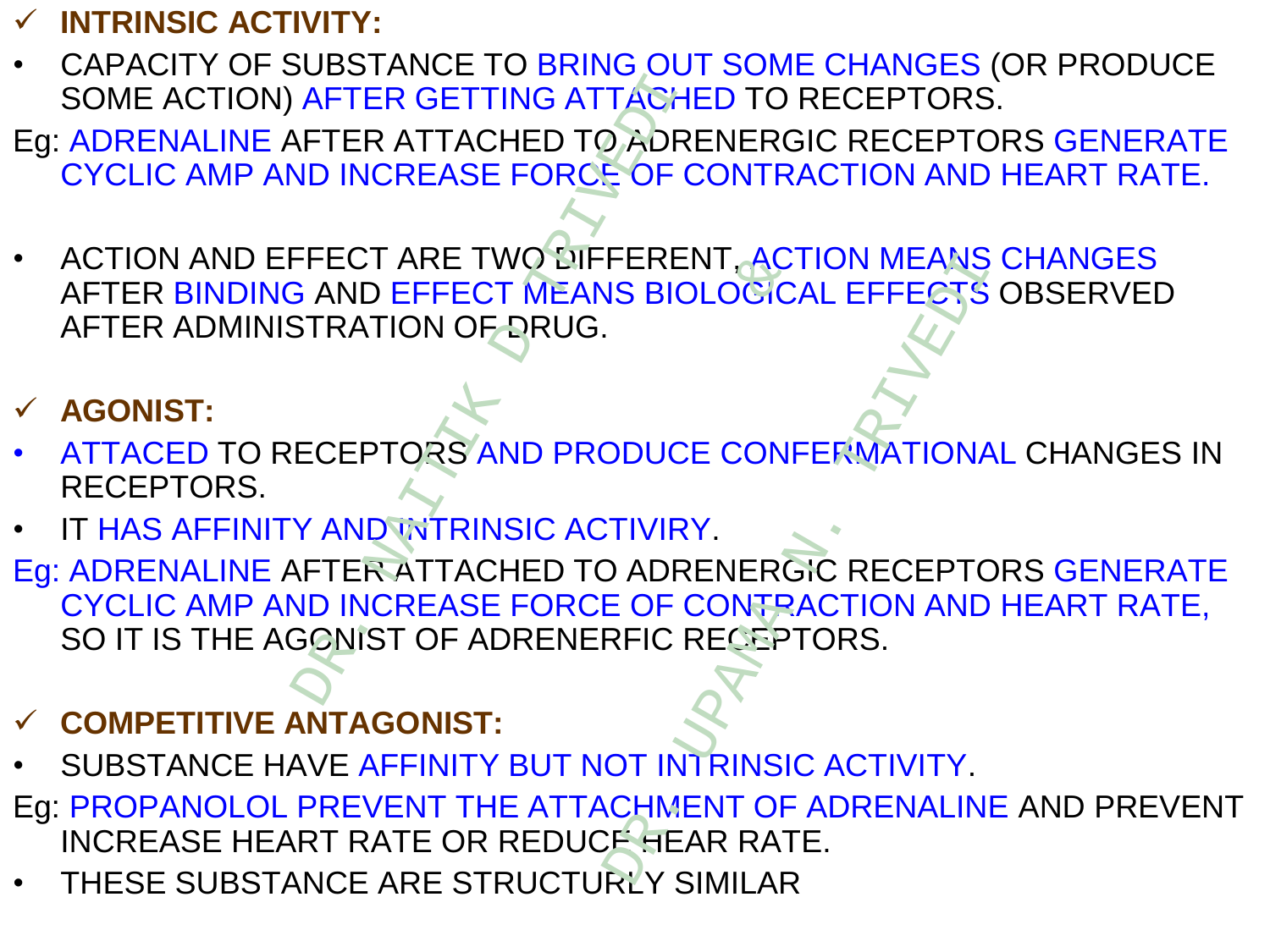#### **PARTIAL AGONIST:**

- IT HAS BOTH AFFINITY AND INTRINSIC ACTIVITY BUT INTRINSIC ACITIVITY IS LESS THAN AGONIST. **SILENT AND THE RECEPTORS:**<br>
SILENT RECEPTORS:<br>
THAS BOTH AFFINITY AND INTRINSIC ACTES THAN AGONIST.<br>
DRODUCE ACTION BUT OPPOSITE TO AG<br>
CTRIVED BUT OPPOSITE TO AG<br>
CTRIVED BUT OPPOSITE TO AG<br>
CTRIVED BUT OPPOSITE TO AG & SIC ACTIVITY BUT INTRIN
- **INVERSE AGONIST:**
- PRODUCE ACTION BUT OPPOSITE TO AGONIST.
- **SPARE RECEPTOR**
-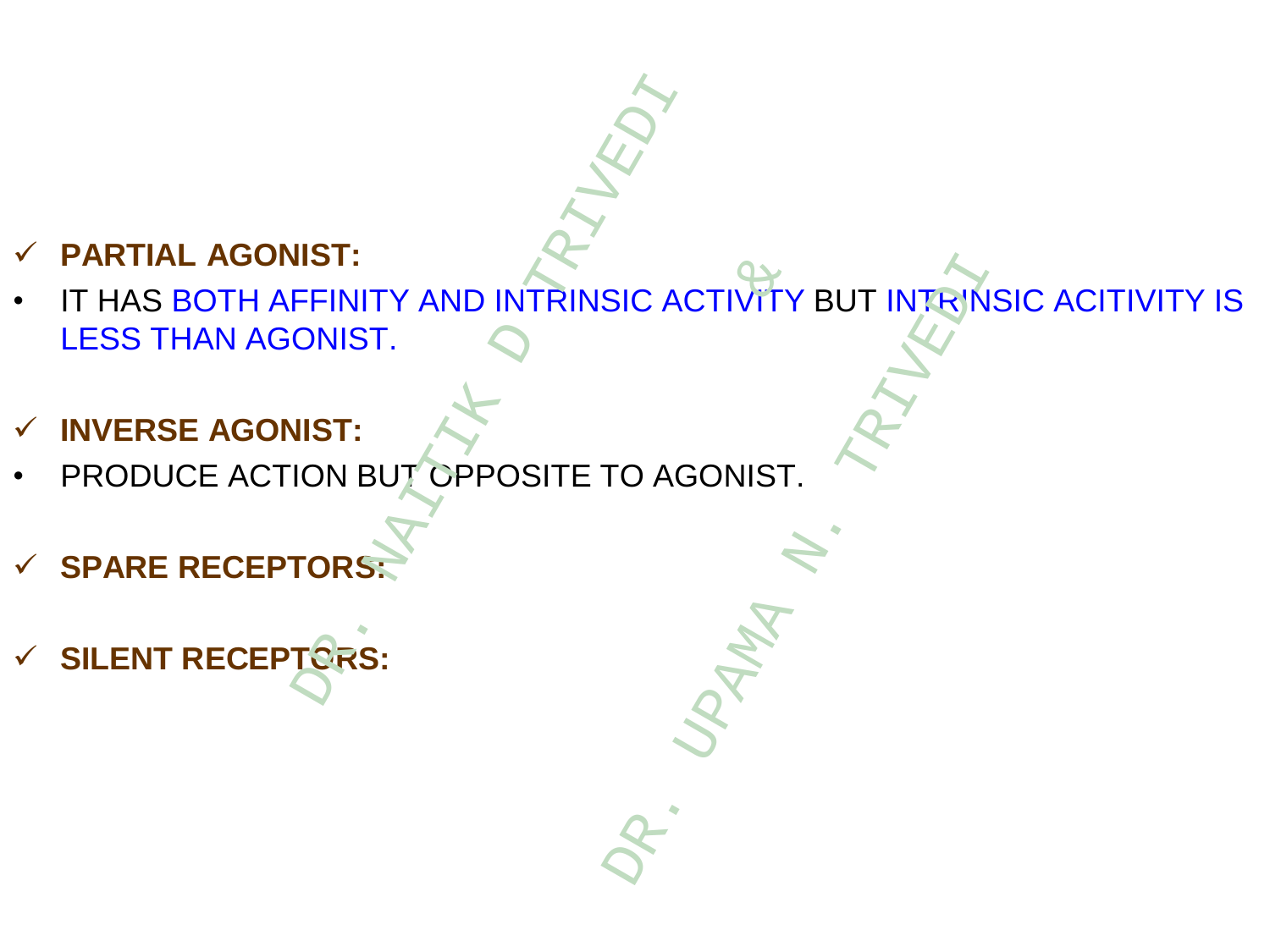# **REGULATION OF RECEPTORS**

#### **1) DOWN REGULATION:**

- WHEN RECEPTORS EXPOSED TO AGONISTS FOR A LONG TIME, THE NUMBER OF RECEPTORS AND THEIR SENSITIVITY FOR AGONIST ARE REDUCED.
- WHEN THE AGONIST IS DISCONTINUED, THE ACTIVITY OF RECEPTORS REAPPEARS.
- Eg: SALBUTAMOL IS USFUL FOR ASTHAM WHEN IT GIVEN IT PRODUCE DILATION OF BRONCHIAL MUSCLES THROU RECEPTORS BUT AFTER A PROLONG TIME ITS ACTION GET DECREASED BY DECREASIN SENSITIVITY TOWARDS THE RECEPTORS. **DOWN REGULATION:**<br>
WHEN RECEPTORS EXPOSED TO AGONISTS FOR A LONG TIME, THE<br>
NUMBER OF RECEPTORS AND THEIR SENSITIVITY FOR AGONIST ARE<br>
NUMBER OF RECEPTORS AND THEIR SENSITIVITY OF RECEPT<br>
REAPPEARS.<br>
Eg: SALBUTAMOL IS USF DISCONTINUED, THE AND NOT THE ANDERENT WAS CONTINUED.<br>THE MUSCLES THROU RON GET DECREASED<br>DRS.<br>CED FOR A LONG THAN<br>CEPTORS FOR AGON THE ACTIVITY OF<br>ASTHAM WHEN IT GIVEN<br>LES THROU RECEPTORS<br>DECREASED BY DECREASED<br>A LONG TIME, THE NUME<br>S FOR AGONIST ARE INC

#### **2) UP REGULATON:**

RECEPTORS ARE BLOCKED FOR A LONG TIME, THE NUMBER AND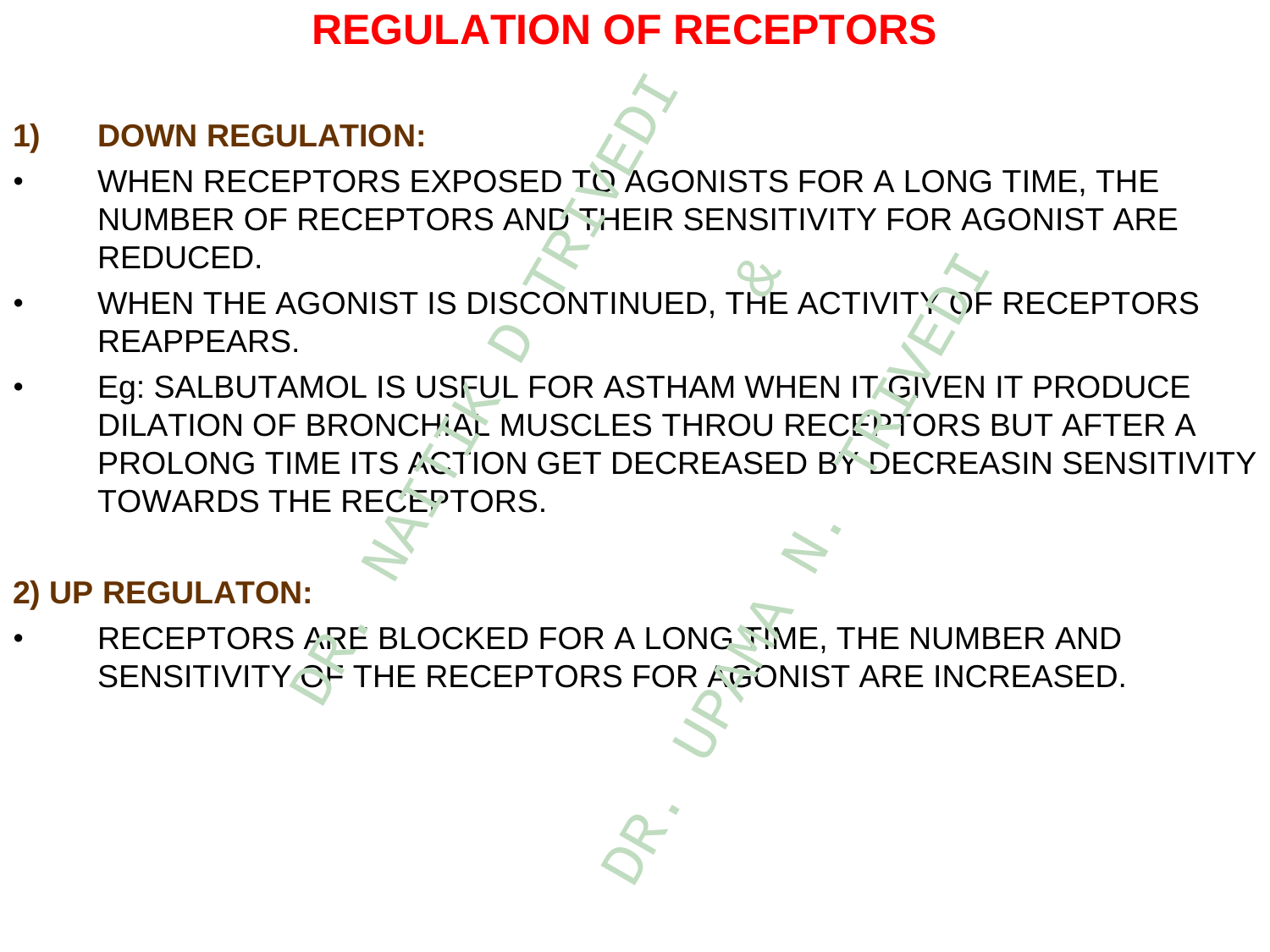# **MECHNISMS OF RECEPTORS ACTION**

- ACCORDING TO MECHANISM OF ACTION THEY ARE CLASSIFIED AS BELOW:
- **1) RECEPTORS WITH INTRINSIC ION CHANNELS:**
- THESE RECEPTORS ARE ON THE SURFACE OF THE CELL AND CONTAIN ION CHANNELS.
- DIFFERENT RECEPTORS HAVE DIFFERENT ION CHANELS BY WHOM THEY REGULATE CELLULAR ACTION. TO MECHANISM OF ACTIC<br>
WITH INTRINSIC JON CHAI<br>
PTORS ARE ON THE SURF<br>
LS.<br>
RECEPTORS HAVE DIFFER<br>
CELLULAR ACTION.<br>
CEPTORS 5-HT RECEPTOR<br>
TORS ACTUALLY ENZYM<br>
F THE RECEPTOR IS OUT :<br>
TO OUTER PART AND STI
- Eg: NICOTINIC RECEPTORS, 5-HT RECEPTORS.
- **2) ENZYME RECEPTORS:**
- THESE RECEPTORS ACTUALLY ENZYME (Eg. TYROSINE RECEPTORS).
- ONE PART OF THE RECEPTOR IS OUT SIDE THE CELL AND ONE IS INSIDE.
- DRUG BINDS TO OUTER PART AND STIMULATE THE RECEPTORS AND PHOSPHORYLATE OHER PART, AND START THE SIGNALING PROCESS AND GIVES ACTION. E ONTHE SURFACE C ESURFACE OF THE CELL

Eg: INSULINE RECEPTORS.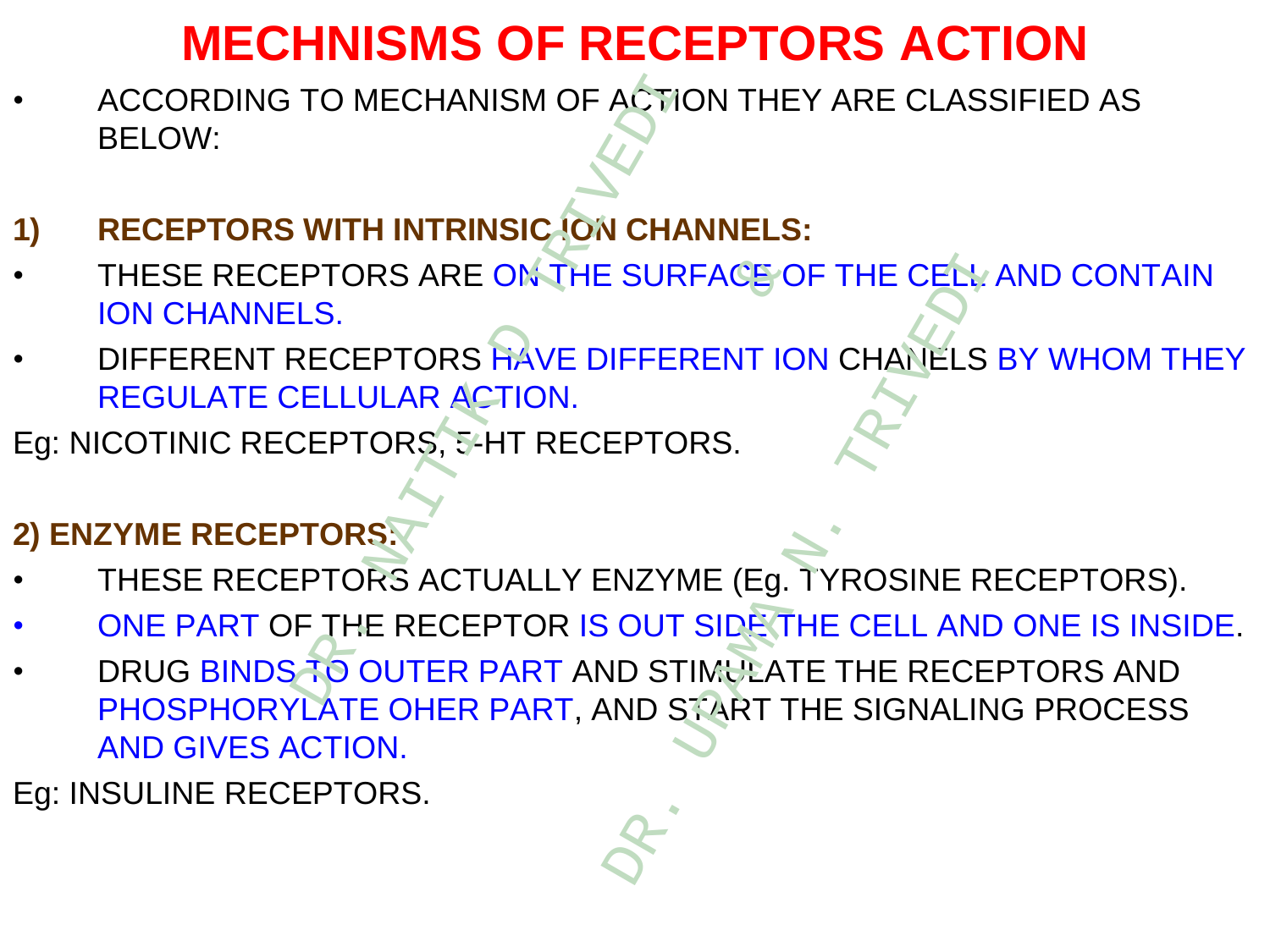#### **3) GENE ASSOCIATED RECEPTORS:**

THESE RECEPTORS ARE SITUTED INSIDE THE CELL AND ARE ACCOSIATED WITH GENES.

Eg: STEROID.

# **4) G PROTEIN COUPLED RECEPTORS:**

- **G** PROTEINS MEANS GTP ACTIVATED RECEPTORS.
- G PROTEIN ARE OF DIFFERENT TYPES.
- AGONIST STIMULATE RECEPTORS, STIMULATED RECEPTORS PRODUCE ACTION G PROTEIN IN FOLLOWING PATHWAY:
- **A) ACTION THROUGH ADENYL CYCLASE AND Camp:**

Eg: DOPAMINE RECEPTORS, H2 RECEPTORS.

AGONIST BINDS TO RECEPTORS AND MONOGRAPHIC MODEL OF VARIOUS ACTION STIMULATION OF RECEPTORS ACTIVATION OF CAMP ACTIVATION OF G PROTEIN  $\longrightarrow$  ACTIVATION OF ADENYL CYCLASE PTORS ARE SITUTED INSI<br>
D WITH GENES.<br>
D WITH GENES.<br>
DIPLED RECEPTORS:<br>
MEANS GTP ACTIVATED F<br>
RE OF DIFFERENT TYPES<br>
IMULATE RECEPTORS, STI<br>
CUGH ADENYL CYCLASE<br>
CEPTORS, H2 RECEPTORS PACTIVATED RECEPTIONS.<br>
ERENT TYPES.<br>
CEPTORS, STIMULAT<br>
PLLOWING PATHWAY<br>
IYL CYCLASE AND C:<br>
2 RECEPTORS. NTED RECEPTORS.<br>
EXPRES.<br>
SIGRATHWAY:<br>
LASE AND Camp:<br>
PTORS.<br>
ACTIVATION C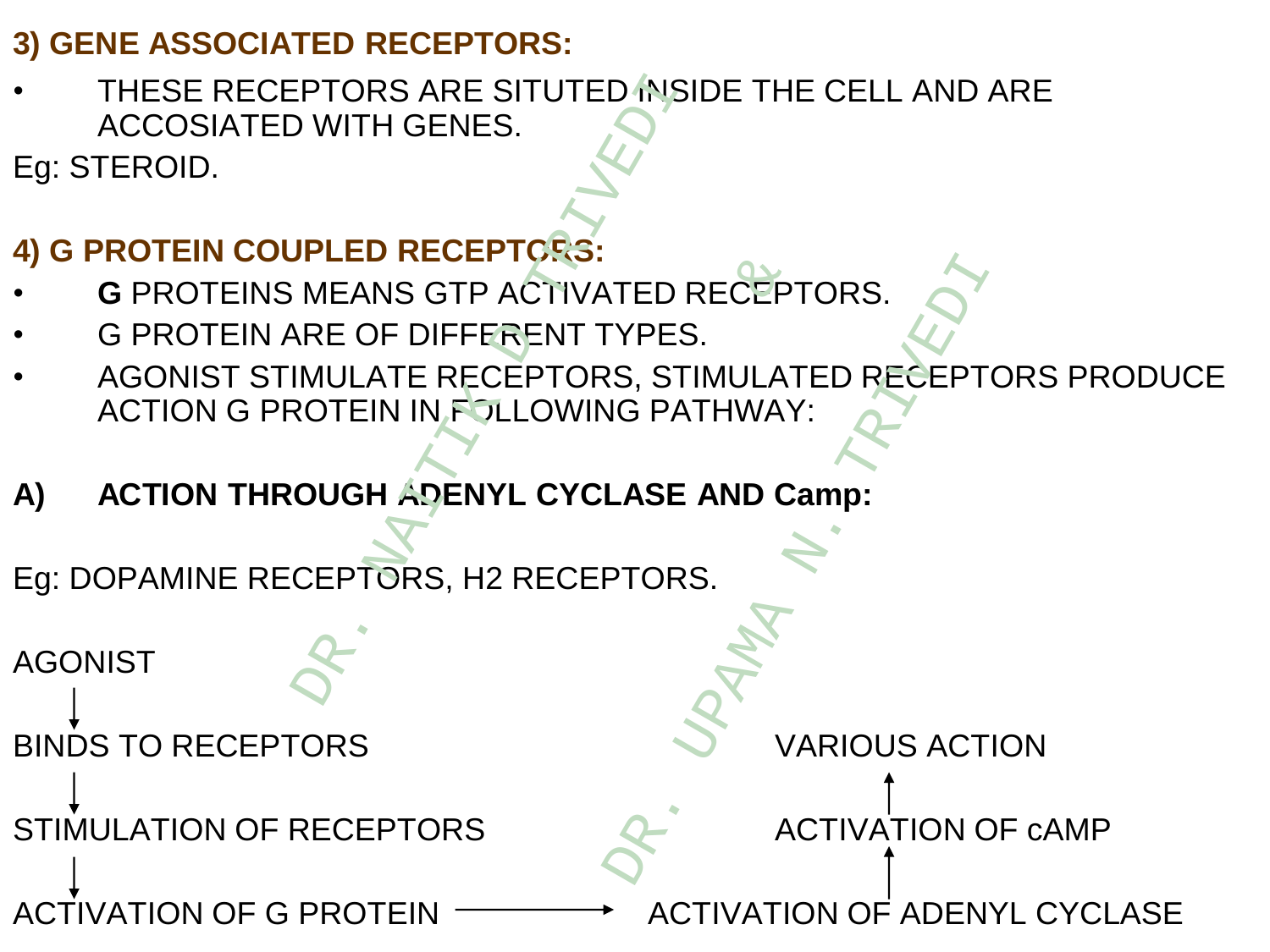

**Eg: BETA RECEPTORS (B1), H1 RECEPTORS.**